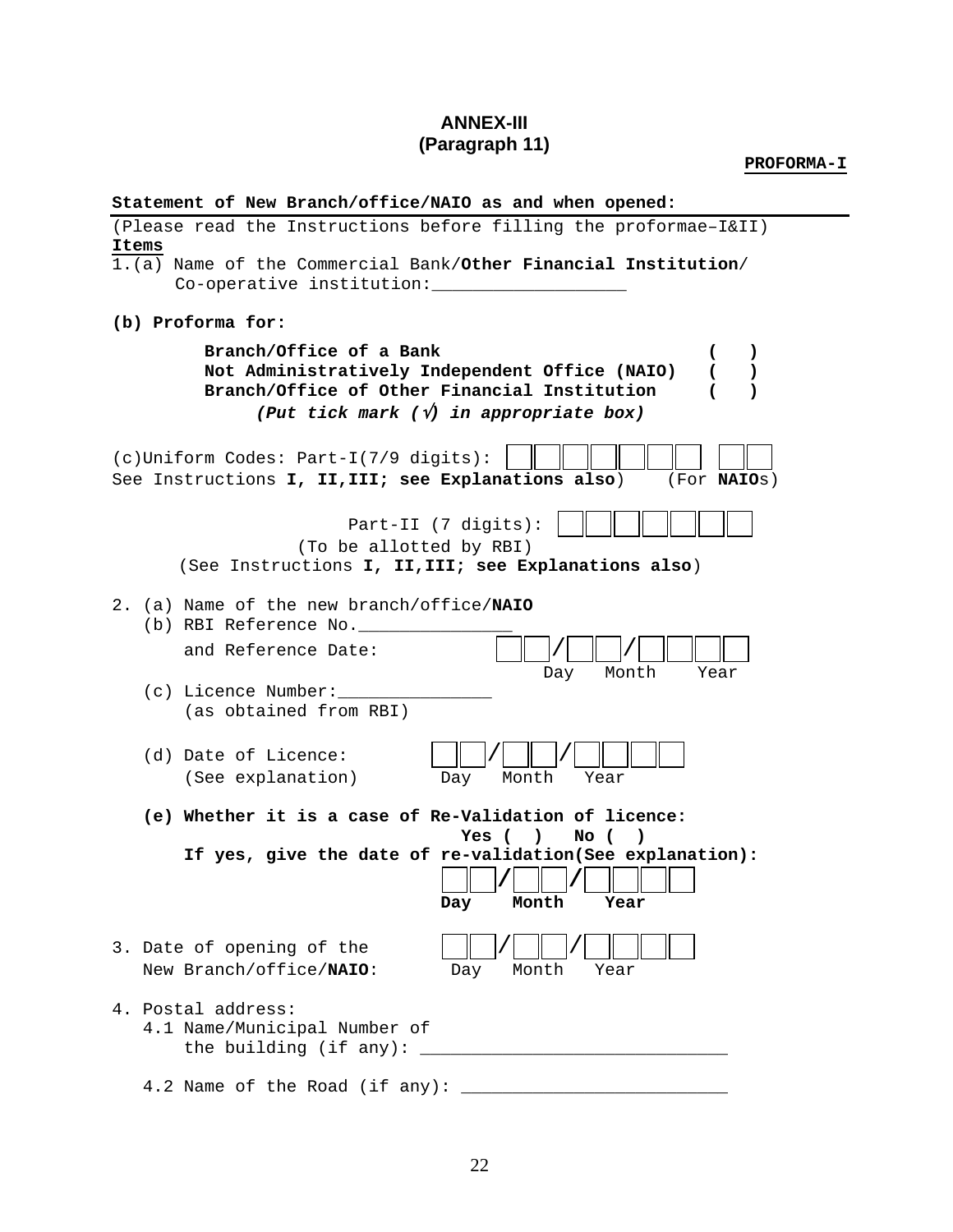| 4.3 (a) Name of the Post Office:<br>$(b)$ Pin Code: $ $                                                                                                                                                                           |
|-----------------------------------------------------------------------------------------------------------------------------------------------------------------------------------------------------------------------------------|
| 4.4 Name of the locality within a<br>Centre (Revenue unit): ___________<br>(See explanation)                                                                                                                                      |
|                                                                                                                                                                                                                                   |
| 4.6 Tel.No. /Telex No. (Including STD code): ___________                                                                                                                                                                          |
|                                                                                                                                                                                                                                   |
| 5.(a)Name of the centre(revenue village/town/city/<br>Municipality/Municipal Corporation) within<br>the limits of which branch/office is located:<br>(This is very important aspect: See explanation)                             |
| (b) Name of Community Development Block/Development Block/Tehsil/<br>(c) Name of the District: $\frac{1}{2}$ (c) Name of the District: $\frac{1}{2}$                                                                              |
|                                                                                                                                                                                                                                   |
| (e) Population of the Centre (revenue unit)<br>as per latest Census report: ________________<br>(See explanation)                                                                                                                 |
| Is/are there any other administratively<br>б.<br>independent bank branch(es)/office(s) other<br>than your branch/office/NAIO in your center: Yes: () No: (<br>(See explanation and put tick mark $(\sqrt{2})$ in appropriate box) |
| 7. (a) Business Status of the new branch/office/NAIO (See explanation):<br>Code:<br>$Status$ Name:-                                                                                                                               |
| In case of NAIO, supply the following details (See explanation):<br>(d)                                                                                                                                                           |
| Name of the base branch/office:<br>(i)                                                                                                                                                                                            |
| (ii) Uniform code numbers of the base branch/office                                                                                                                                                                               |
| Part-I (7 digits):                                                                                                                                                                                                                |
| Part-II(7 digits):                                                                                                                                                                                                                |
|                                                                                                                                                                                                                                   |

8.(i)(a) Status of Central Government Business:

*(Put tick mark (*√*) in appropriate box) Type of Central Government Business*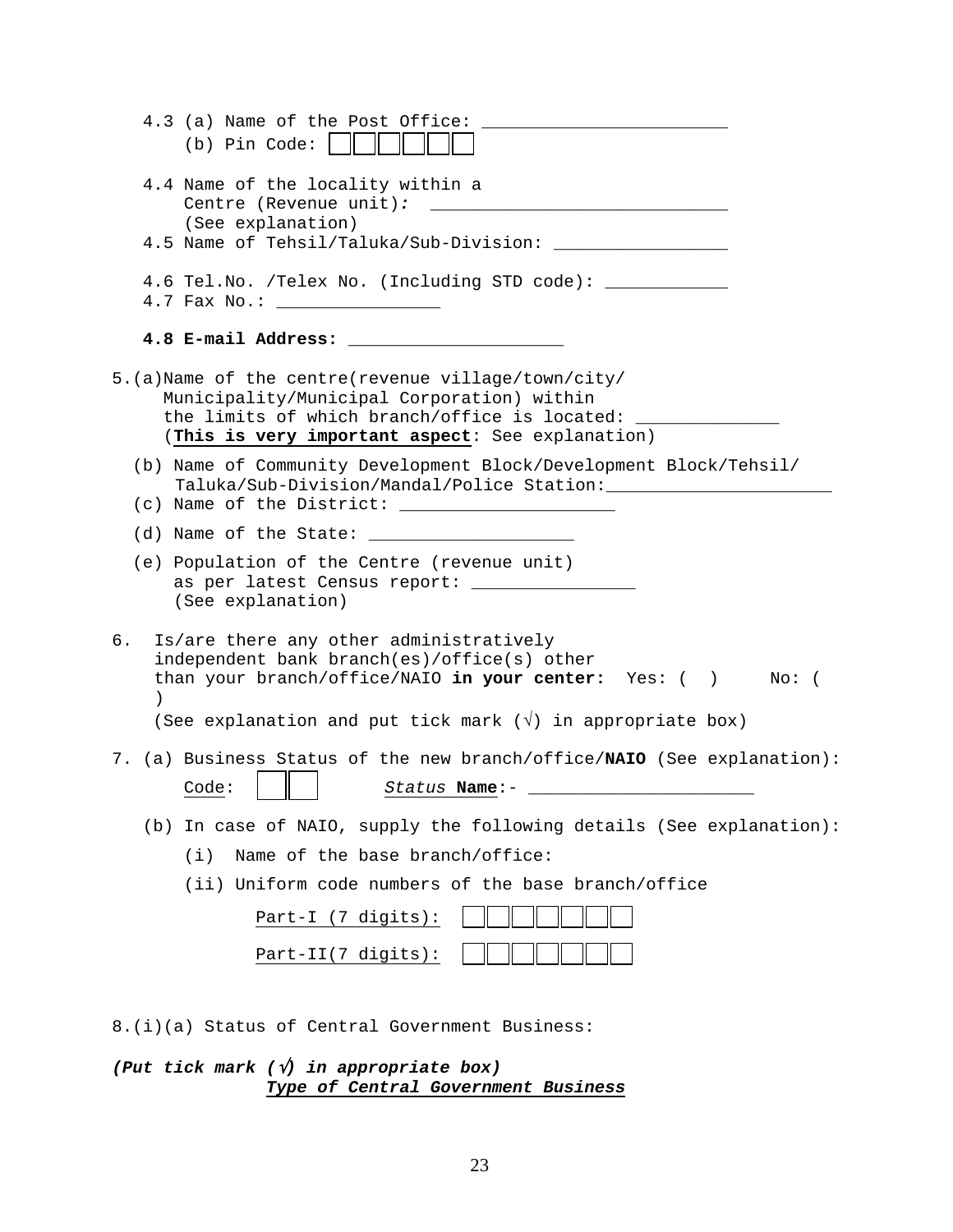- *(1) ( ) No Govt. Business*
- *(2) ( ) Direct Taxes*
- *(3) ( ) Departmentalised Ministries Account (DMA)*
- *(4) ( ) Pension*
- *(5) ( ) Bond Issue*
- *(6) ( ) Others (Specify, if any):\_\_\_\_\_\_\_\_\_\_\_\_\_\_\_\_*
- (b) Status of State Government Business (i.e. Treasury/Sub treasury business):*(Put tick mark (*√*) in appropriate box)*

*Type of Treasury/Sub-Treasury Business (State Govt.)*

| $(1)$ $(1)$ |  | <i>No Govt. Business</i>  |
|-------------|--|---------------------------|
| (2)         |  | Treasury Business         |
| (3)         |  | Sub-Treasury Business     |
| (4)         |  | Pension                   |
| (5)         |  | Bond Issue                |
| (6)         |  | Others (Specify, if any): |

| (ii) Whether a currency chest is<br>attached to this branch/office: Yes () No ()                                                       |  |
|----------------------------------------------------------------------------------------------------------------------------------------|--|
| (A) If "Yes" then state:<br>(a) The type of currency chest: $A( ) B( ) C($<br>(put a tick mark $(\sqrt{})$ in appropriate box)         |  |
| (b) Date of establishment<br>of currency chest:<br>Day Month Year                                                                      |  |
| (c) Currency chest code Number: $\ \cdot\ $<br>(8- digit Code allotted by Department of Currency<br>Management (DCM) is to be written) |  |
| (d) Mention type of area in which currency chest is<br>located:<br>(State "type of area" code: See the explanation)                    |  |
| Code:<br>Type of Area:                                                                                                                 |  |
| (B) If "NO" then, supply particulars of the nearest<br>branch/office having currency chest facility:                                   |  |
| (b) Branch Name: _                                                                                                                     |  |
| (c) Part-I of Uniform code:                                                                                                            |  |
| (d) Distance (in Km.):                                                                                                                 |  |
| (e) Centre Name:                                                                                                                       |  |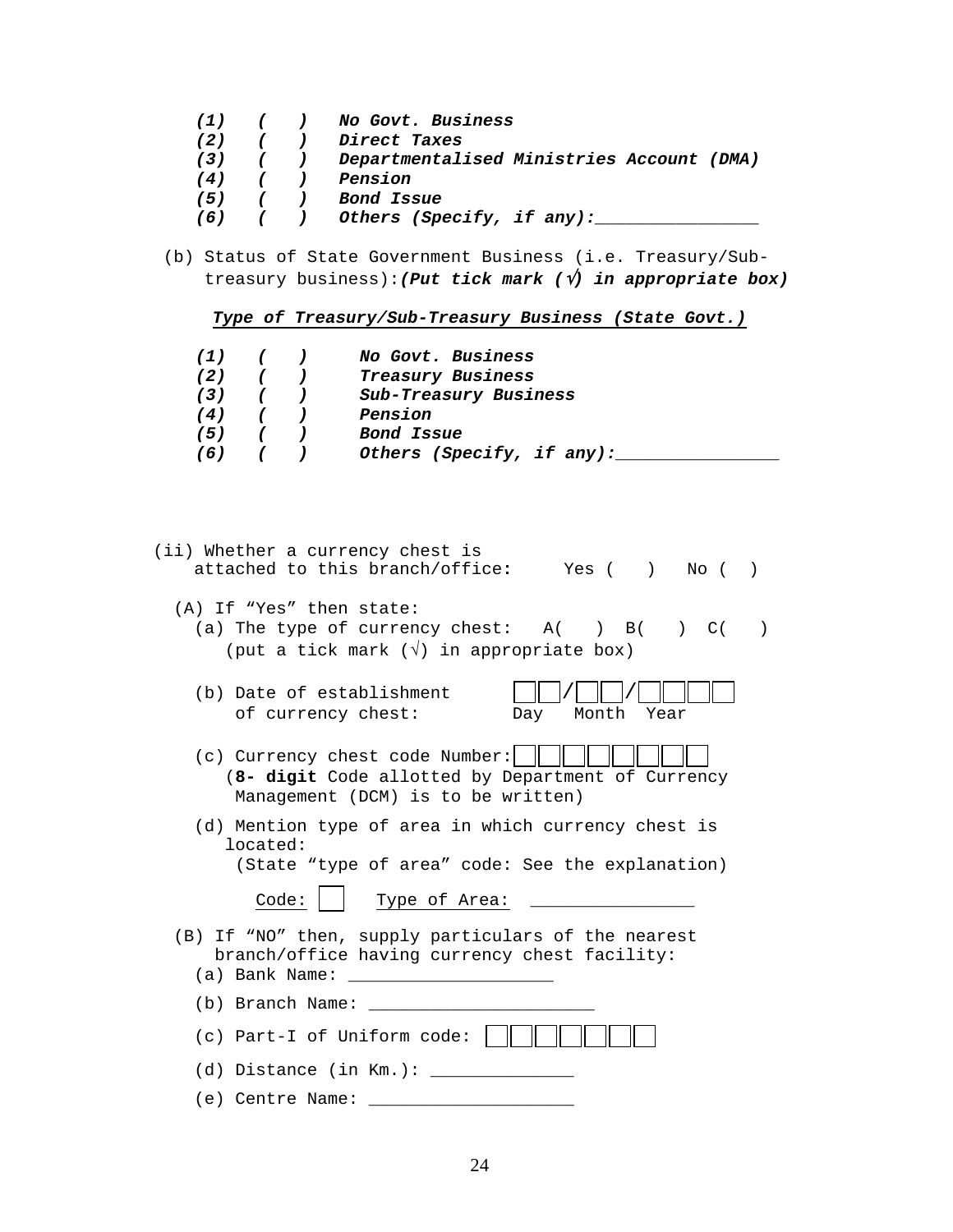| (iii) Whether there is a repository<br>attached to this branch/office? Yes ()<br>No (<br>(put a tick mark $(\sqrt{})$ in appropriate box)                                                                                                                                                                                                                                                                                                                                                                | $\lambda$ |
|----------------------------------------------------------------------------------------------------------------------------------------------------------------------------------------------------------------------------------------------------------------------------------------------------------------------------------------------------------------------------------------------------------------------------------------------------------------------------------------------------------|-----------|
| Whether a small coin-depot is<br>(iv)<br>attached to this branch/office?<br>$\left( \begin{array}{c} \end{array} \right)$<br>No (<br>Yes<br>$\sqrt{2}$<br>(Put a tick mark $(\sqrt{})$ in appropriate box)                                                                                                                                                                                                                                                                                               | $\lambda$ |
| Whether any NAIO is attached to the branch having Currency<br>(v)<br>Chest/Repository/Small Coin-depot facility?<br>(Put a tick mark $(\sqrt{})$ in appropriate box)<br>$\sqrt{ }$<br>$No$ ( )<br><b>Yes</b><br>$\lambda$                                                                                                                                                                                                                                                                                |           |
| 9. Nature of Business conducted by the branch/office/NAIO:<br>(Put tick mark $(\sqrt{v})$ in appropriate box/boxes)<br>Name<br>(1)<br><b>Banking Business</b><br>$\epsilon$<br>$\lambda$<br>Merchant Banking Business<br>(2)<br>$\sqrt{2}$<br>$\mathcal{L}$<br>) Foreign Exchange<br>$(3)$ (<br>$(4)$ (<br>) Gold deposit<br>$(5)$ (<br>) Insurance<br>(6) ( ) Administrative/Controlling Office<br>$\sqrt{2}$<br>(7)<br>) Training Centre<br>others(please specify, if any)----<br>$(8)$ (<br>$\lambda$ |           |
| 10. (a) Authorised Dealer Category<br>of the branch/office:<br>B ( ) C ( )<br>A (<br>$\rightarrow$<br>(Put a tick mark $(\sqrt{})$ in appropriate box)<br>(b) Date of Authorisation:<br>Month<br>Year<br>Day                                                                                                                                                                                                                                                                                             |           |
| (c) In the case of 'C' Category office, write name and<br>uniform code numbers of `A' or `B' Category<br>branch/office through which its foreign exchange<br>transactions are settled:                                                                                                                                                                                                                                                                                                                   |           |
| (i) Name of the branch/office:                                                                                                                                                                                                                                                                                                                                                                                                                                                                           |           |
| (ii)Uniform code Numbers of the branch/office:                                                                                                                                                                                                                                                                                                                                                                                                                                                           |           |
| Part-II:<br>Part-I<br>(7 digits)<br>(7 digits)                                                                                                                                                                                                                                                                                                                                                                                                                                                           |           |
| Technological facility of Branch/Office:<br>11.<br>(Put tick mark $(\sqrt{v})$ in appropriate box)<br>Technological Facility                                                                                                                                                                                                                                                                                                                                                                             |           |
| Not yet Computerised<br>(1)<br>$\epsilon$<br>$\mathcal{L}$                                                                                                                                                                                                                                                                                                                                                                                                                                               |           |

 *(2) ( ) Partially Computerised*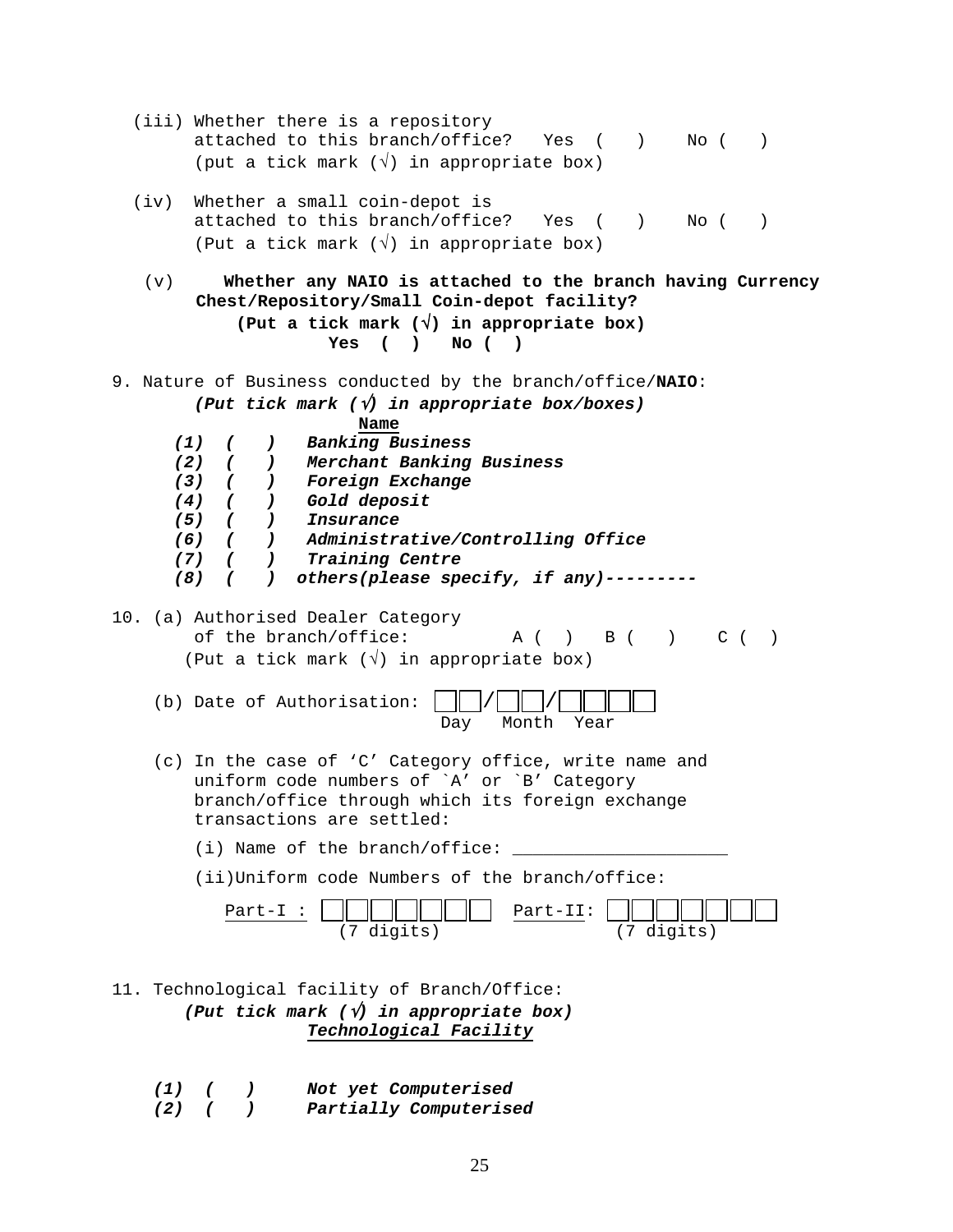*(3) ( ) Fully Computerised* 

12. Communication Facility available in the Branch/Office/**NAIO**:

## *(Put tick mark (*√*) in appropriate box) Communication Facility*

| $(1)$ $(1)$ |  | <i>NO NETWORK</i>               |
|-------------|--|---------------------------------|
| $(2)$ $($   |  | <i><b>INFINET</b></i>           |
| $(3)$ $( )$ |  | <i><b>INTERNET</b></i>          |
| $(4)$ ( )   |  | <i><b>INTRANET</b></i>          |
| $(5)$ (     |  | Others (Please specify, if any) |

#### **13. Magnetic Ink Code Reader (MICR Code) number of the branch/office/NAIO: \_\_\_\_\_\_\_\_\_\_\_\_\_\_\_\_\_\_\_\_\_**

14. Any other particulars (please specify): \_\_\_\_\_\_\_\_\_\_\_\_\_\_\_

15. For RBI use only:

- (a) AD Region Office Code:
- (b) Census Classification Code:
- (c) Full Postal Address: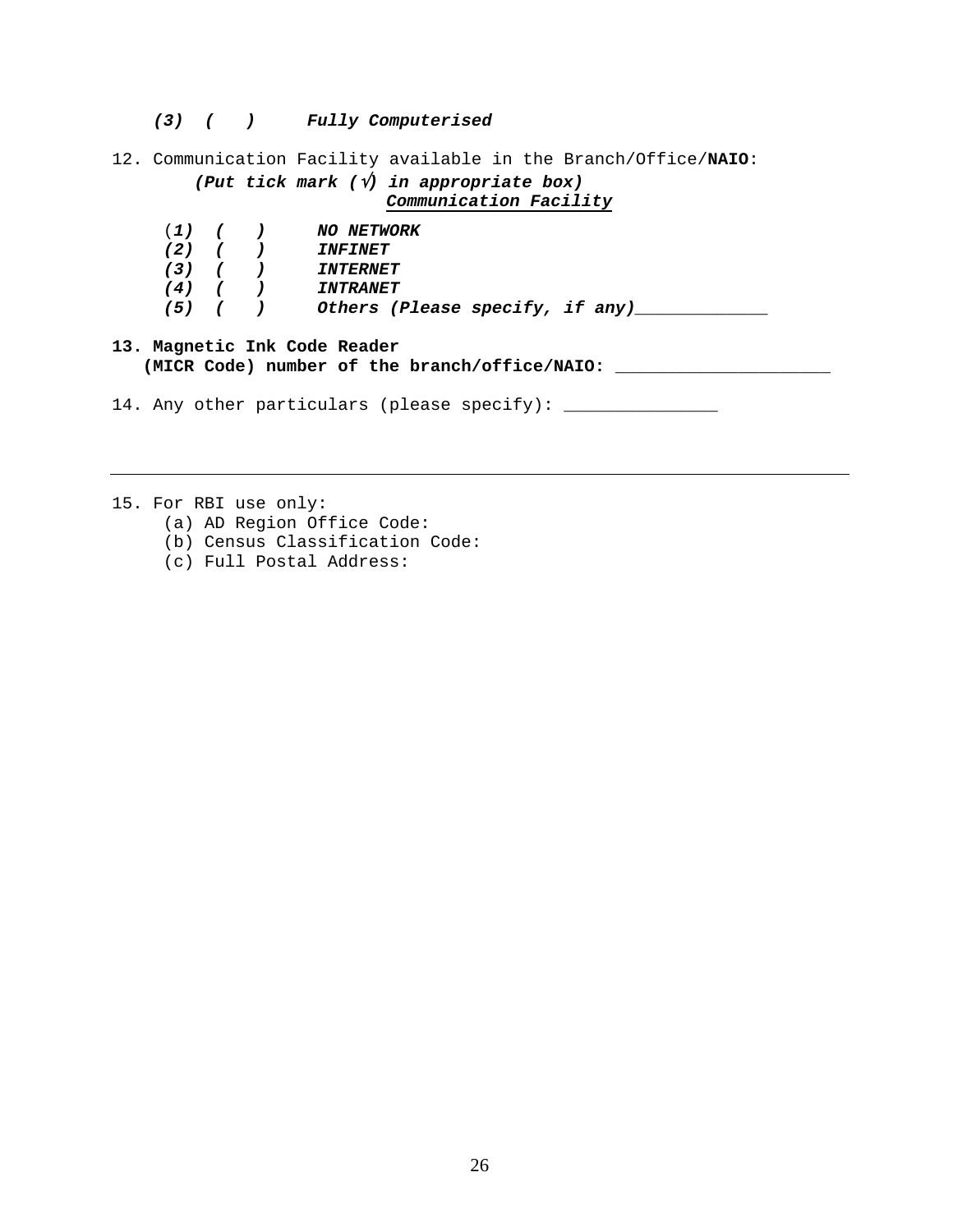**Statement of change in Status/Merger/***Conversion/***Closure etc. of Existing Branch/office/NAIO as and when effected.** 

(Please read all Instructions and explanations before filling the proforma. The explanatory notes provided in brackets against various items in Proforma – II relate to the item numbers in Proforma – I shown under "EXPLANATIONS OF ITEMS IN PROFORMA – I" enclosed)

\_\_\_\_\_\_\_\_\_\_\_\_\_\_\_\_\_\_\_\_\_\_\_\_\_\_\_\_\_\_\_\_\_\_\_\_\_\_\_\_\_\_\_\_\_\_

Name of the Bank/Other Financial Institution/Co-operative institution:-

#### **A. Change in Status/ A.D.Category/Nature of Business/Postal address of Branch/office/NAIO:**

1. Name of the branch/office/**NAIO** (See explanation in item no.2(a)): **(a) Old Name: \_\_\_\_\_\_\_\_\_\_\_\_\_\_\_\_\_\_** 

| (b) Current Name:                                                                                                                                                                                                                                                                      |
|----------------------------------------------------------------------------------------------------------------------------------------------------------------------------------------------------------------------------------------------------------------------------------------|
| (c) Date of Change in Name:<br>Day<br>Month<br>Year                                                                                                                                                                                                                                    |
| 2. Uniform Code (Existing):                                                                                                                                                                                                                                                            |
| (a) Part-I $(7/9$ digits):                                                                                                                                                                                                                                                             |
| (b) Part-II (7 digits) :                                                                                                                                                                                                                                                               |
| 3. Change in Business status of the Branch/office/NAIO (See explanation                                                                                                                                                                                                                |
| in item $no.7(a)$ :                                                                                                                                                                                                                                                                    |
| Code:                                                                                                                                                                                                                                                                                  |
| (b) Current Status Name:<br>Code:                                                                                                                                                                                                                                                      |
| (c) Date of Change in status (if any):<br>Month<br>Day<br>Year                                                                                                                                                                                                                         |
| 4. Change in Nature of Business:                                                                                                                                                                                                                                                       |
| (Put tick mark $(\sqrt{v})$ in appropriate box)                                                                                                                                                                                                                                        |
| (a)<br>Old<br>Name<br>Current                                                                                                                                                                                                                                                          |
| Banking Business<br>(1)<br>$(2)$ (<br>Merchant Banking Business<br>$(3)$ (<br>Foreign Exchange<br>(4)<br>$\sqrt{2}$<br>Gold deposit<br>$(5)$ ( )<br>Insurance<br>$(6)$ ( )<br>Administrative/Controlling Office<br>Training Centre<br>(7)<br>Others (Please specify, if any)___<br>(8) |

|  |  |  | (b Date of Change in nature of business(if any): $\Box$ / $\Box$ / $\Box$ / |  |                |
|--|--|--|-----------------------------------------------------------------------------|--|----------------|
|  |  |  |                                                                             |  | Day Month Year |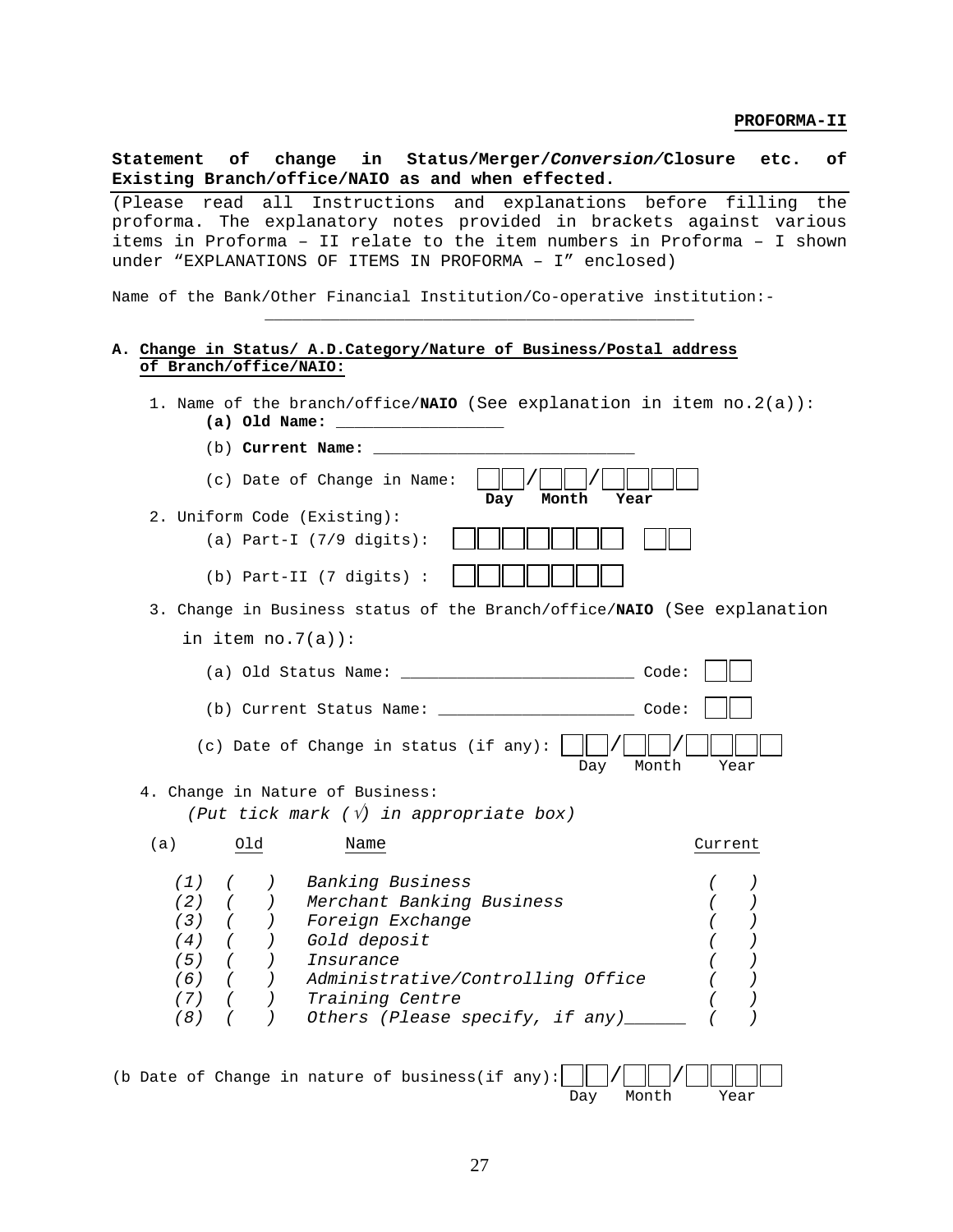5.(a) Change in Technological Facility of the Branch/office/NAIO:  *(Put tick mark (*√*) in appropriate box) Old Technological Facility Current (1) ( ) Not yet Computerised ( ) (2) ( ) Partially Computerised ( ) (3) ( ) Fully Computerised ( )*  (b) Date of Change in technological Facility:  $\Box$  /  $\Box$  /  $\Box$  / Day Month Year 6. *(a)* Communication Facility of Branch/Office/**NAIO**: *(Put tick mark (*√*) in appropriate box) Old Communication Facility Current (1) ( ) NO NETWORK ( ) (2) ( ) INFINET ( ) (3) ( ) INTERNET ( ) (4) ( ) INTRANET ( ) (5) ( ) Others ( ) (Please specify, if any)\_\_\_\_\_\_\_\_\_\_\_\_\_\_*  Date of Change in Communication Facility: |  **Day Month Year Day Month Year**  7. State Authorised Dealer Category of the Branch/office: a) Old Category : \_\_\_\_\_\_\_\_\_\_\_\_\_\_\_\_\_\_\_\_\_\_\_\_\_ b) New/Changed Category : \_\_\_\_\_\_\_\_\_\_\_\_\_\_\_\_\_\_\_\_\_\_\_\_\_ Further, put tick mark  $(\sqrt{2})$  in appropriate box: Upgraded ( ) Degraded ( ) Newly Authorised ( ) c) Date of Upgradation/Degradation/ Authorisation: **/ /** Day Month Year  **d) If a branch doing general banking business is assigned additional responsibility of handling foreign exchange business and belongs to AD Category "C", then give uniform code number of the Link Branch/office through which its transactions are reported: Part-I(7 digits): Part-II(7 digits): e) If a link office of an existing "C" category branch is changed, then provide Part-I & II codes of the new link office: Part-I(7 digits):** 

 **Part-II(7 digits):**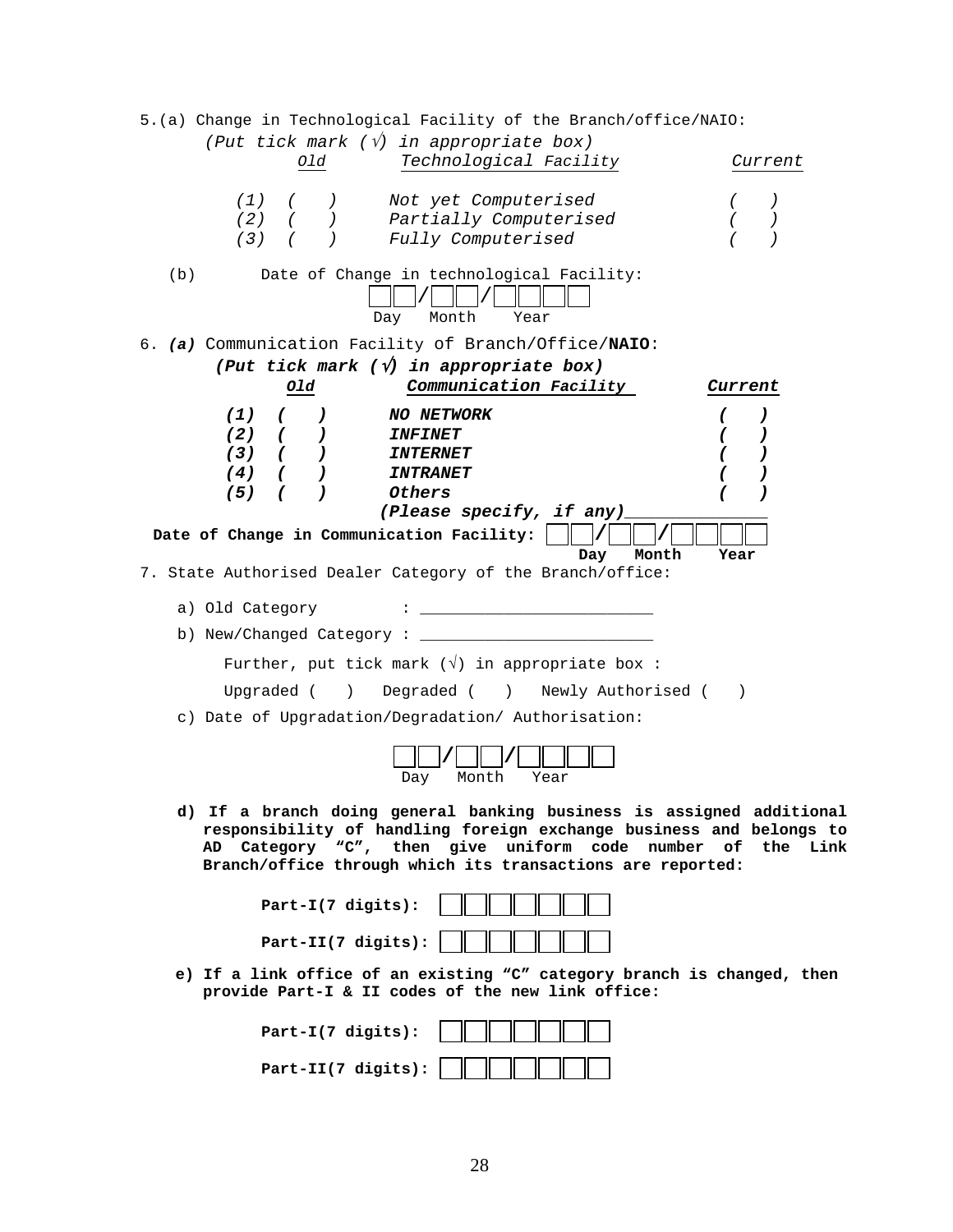**f) If "A"/"B" category AD branch is downgraded to "C" category, then give uniform code number of the Link Branch/office through which the transactions of the downgraded "C" category AD branch is reported:** 

| Part-I(7 digits): $   \t      \t        $ |  |  |  |
|-------------------------------------------|--|--|--|
|                                           |  |  |  |

**g) If 'A'/'B' category AD branch, which has been working as a link office to one or more 'C' category AD branch(es), is downgraded to "C" category AD branch, then provide Part – I code(s) of the AD branch(es) which has/have been assigned the link office role to the said 'C' category branch(es):** 

| UCN of 'C' category branch                                          | UCN of Link office |
|---------------------------------------------------------------------|--------------------|
| Part - I: $\ \ \ \ \ \ \ \ \ $           Part - I: $\ \ \ \ \ \ \ $ |                    |
| Part - I: $\ \ \ \ \ \ \ \ \ $         Part - I: $\ \ \ \ \ \ \ $   |                    |
| Part - I: $\ \ \ \ \ \ \ \ $             Part - I:                  |                    |
|                                                                     |                    |

**(If the list of "C" category branches is large, then enclose the list)** 

**h) If a branch doing general banking business alone/"C" category AD branch is assigned or upgraded to "A"/"B" category AD branch, then part-I code of all "C" category branches, which will be linked to the newly upgraded AD branch should be listed:** 

| $Part-I(7 digits):$      |  |
|--------------------------|--|
| Part-I(7 digits): $\ \ $ |  |
| Part-I(7 digits): $\ \ $ |  |

 **(If the list of "C" category branches is large, then enclose the list)** 

- 8. Details in respect of change, if any, in the status of currency chest/ repository/ coin-depot/ Govt. business, etc. (including opening/ shifting/ conversion/ closure). In all these cases of shifting/conversion/ closure please mention the date also:
- (a) (i) Central Government Business:

| (Put tick mark $(\sqrt{v})$ in appropriate box) |  |     |                                              |     |  |  |
|-------------------------------------------------|--|-----|----------------------------------------------|-----|--|--|
|                                                 |  | Old | Type of Govt. Business                       | New |  |  |
| (1)                                             |  |     | No Govt. Business                            |     |  |  |
| (2)                                             |  |     | Direct Taxes                                 |     |  |  |
| (3)                                             |  |     | Departmentalised Ministries Account(DMA) (   |     |  |  |
| (4)                                             |  |     | Pension                                      |     |  |  |
| (5)                                             |  |     | <i>Bond Issue</i>                            |     |  |  |
| (6)                                             |  |     | Others (specify, if any):                    |     |  |  |
|                                                 |  |     | (ii) Date of Change:<br>Month<br>Year<br>Day |     |  |  |

(b) (i) Treasury/ Sub-Treasury Business (State Govt. Business):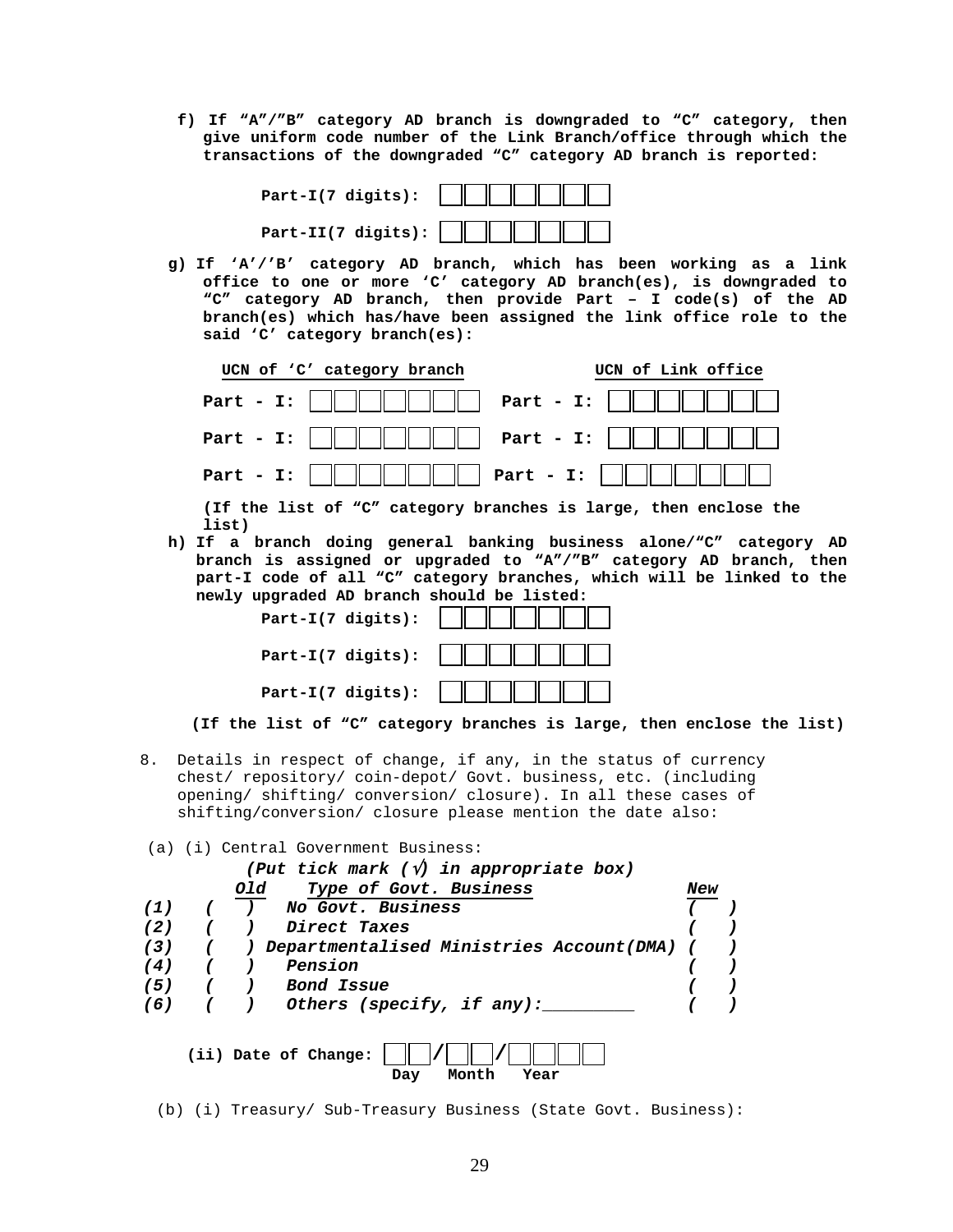| (Put tick mark $(\sqrt{v})$ in appropriate box)                                                                              |  |  |  |  |  |  |  |  |
|------------------------------------------------------------------------------------------------------------------------------|--|--|--|--|--|--|--|--|
| old<br>Type of Treasury/Sub-Treasury Business<br>New                                                                         |  |  |  |  |  |  |  |  |
|                                                                                                                              |  |  |  |  |  |  |  |  |
| No Govt. Business<br>(1)<br>$\left( \begin{array}{c} 1 \end{array} \right)$<br>$\mathcal{L}$                                 |  |  |  |  |  |  |  |  |
| $(2)$ (<br>Treasury Business<br>$\mathcal{L}$<br>$\mathcal{L}$                                                               |  |  |  |  |  |  |  |  |
| $(3)$ (<br>Sub-Treasury Business<br>$\mathcal{L}$<br>$\lambda$<br>0                                                          |  |  |  |  |  |  |  |  |
| $(4)$ ( )<br>Pension<br>$\mathcal{L}$<br>C                                                                                   |  |  |  |  |  |  |  |  |
| $(5)$ (<br>Bond Issue<br><u>)</u><br>$\left( \right)$                                                                        |  |  |  |  |  |  |  |  |
| Others (Specify, if any):<br>$(6)$ ( )<br>$\lambda$                                                                          |  |  |  |  |  |  |  |  |
| (ii) Date of Change:<br>Day<br>Month<br>Year                                                                                 |  |  |  |  |  |  |  |  |
| (c) State Currency Chest Type:                                                                                               |  |  |  |  |  |  |  |  |
| Current:<br>Old: ( )<br>Date of Change:<br>Month<br>Day<br>Year                                                              |  |  |  |  |  |  |  |  |
| (d) If authorised newly for currency chest, then indicate                                                                    |  |  |  |  |  |  |  |  |
| (i) type of currency chest (put tick $(\sqrt{})$ mark in appropriate box):<br>A() B() C()                                    |  |  |  |  |  |  |  |  |
| (ii) Date of authorisation:<br>Day<br>Month<br>Year                                                                          |  |  |  |  |  |  |  |  |
| (iii) Currency chest code Number:<br>(8- digit Code allotted by Department of Currency<br>Management (DCM) is to be written) |  |  |  |  |  |  |  |  |
|                                                                                                                              |  |  |  |  |  |  |  |  |
| (iv) Mention type of area in which currency chest is located<br>(State "type of area" code: See the explanation)             |  |  |  |  |  |  |  |  |
| Code:                                                                                                                        |  |  |  |  |  |  |  |  |
| Type of Area:                                                                                                                |  |  |  |  |  |  |  |  |
| (e) Repository:                                                                                                              |  |  |  |  |  |  |  |  |
|                                                                                                                              |  |  |  |  |  |  |  |  |
|                                                                                                                              |  |  |  |  |  |  |  |  |
|                                                                                                                              |  |  |  |  |  |  |  |  |
| 9. Full postal address: (See explanations in item nos. 4.1 to 4.8)<br>(i) 01d                                                |  |  |  |  |  |  |  |  |
| Name/Municipal Number of the building (if any):<br>(a)                                                                       |  |  |  |  |  |  |  |  |
| (b)                                                                                                                          |  |  |  |  |  |  |  |  |
| (c)                                                                                                                          |  |  |  |  |  |  |  |  |
| (ii) Pin Code:                                                                                                               |  |  |  |  |  |  |  |  |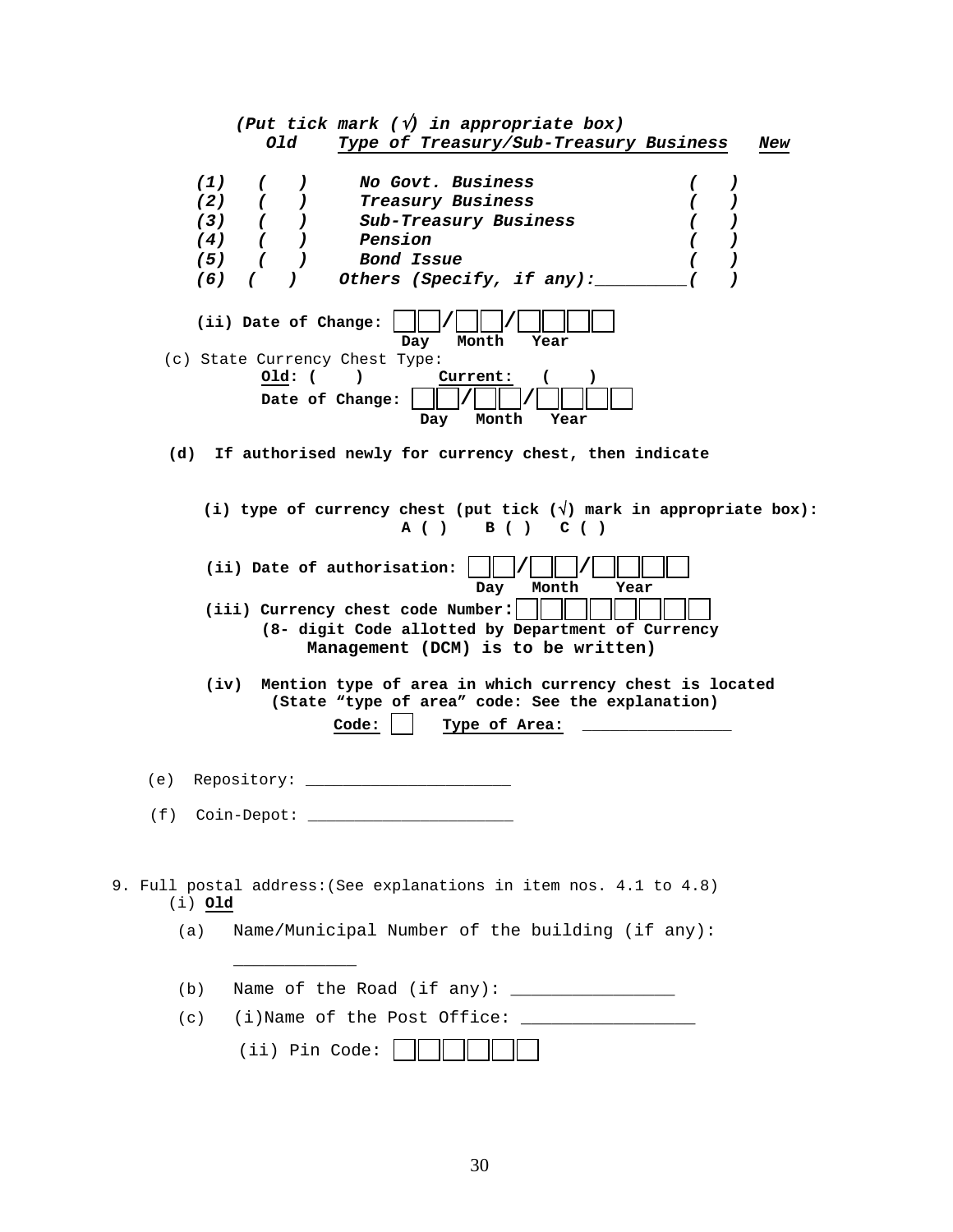| (d)     | Name of the locality within the Centre (Revenue unit):                |  |  |  |  |  |
|---------|-----------------------------------------------------------------------|--|--|--|--|--|
| (e)     | Name of the Centre (Revenue unit): ___________________                |  |  |  |  |  |
| (f)     | Name of Community Development Block/Development                       |  |  |  |  |  |
|         | Block/Tehsil/Taluka/Sub-Division/                                     |  |  |  |  |  |
|         | Mandal/Police Station: _______________                                |  |  |  |  |  |
| (g)     | Tel.No. /Telex No. (Including STD code): __________                   |  |  |  |  |  |
| (h)     |                                                                       |  |  |  |  |  |
| (i)     |                                                                       |  |  |  |  |  |
|         | (ii) Current                                                          |  |  |  |  |  |
| (a)     | Name/Municipal Number of the building (if any): _____                 |  |  |  |  |  |
|         | (b) Name of the Road (if any): $\frac{1}{2}$                          |  |  |  |  |  |
|         | $(c)$ (i) Name of the Post Office: $\frac{c}{c}$                      |  |  |  |  |  |
|         | (ii) Pin Code: $\parallel \parallel \parallel \parallel \parallel$    |  |  |  |  |  |
| (d)     | Name of the locality within the Centre (Revenue                       |  |  |  |  |  |
|         |                                                                       |  |  |  |  |  |
| (e)     |                                                                       |  |  |  |  |  |
| (f)     | Name of Community Development Block/Development                       |  |  |  |  |  |
|         | Block/Tehsil/Taluka/Sub-Division/                                     |  |  |  |  |  |
|         | Mandal/Police Station: ______________________                         |  |  |  |  |  |
| (q)     | Tel.No. /Telex No. (Including STD code): ___________                  |  |  |  |  |  |
|         |                                                                       |  |  |  |  |  |
|         | (i) E-mail Address: $\frac{1}{2}$ E-mail Address: $\frac{1}{2}$       |  |  |  |  |  |
|         | (iii) Date of change of address: $\ \ / \ $<br>Month<br>Day<br>Year   |  |  |  |  |  |
|         | 10. (i) If the branch/office/NAIO is relocated to a different centre  |  |  |  |  |  |
|         | (revenue unit) furnish details of the current centre:                 |  |  |  |  |  |
|         | (See explanations in item $nos.2(a)$ , $5(a)$ , $5(b)$ and $5(e)$ for |  |  |  |  |  |
|         | $(a)$ , $(b)$ , $(c)$ and $(f)$ respectively.)                        |  |  |  |  |  |
| a)      |                                                                       |  |  |  |  |  |
| b)      |                                                                       |  |  |  |  |  |
| $\in$ ) | Name of Community Development Block/Development                       |  |  |  |  |  |
|         | Block/Tehsil/Taluka/Sub-Division/                                     |  |  |  |  |  |
|         | Mandal/Police Station:                                                |  |  |  |  |  |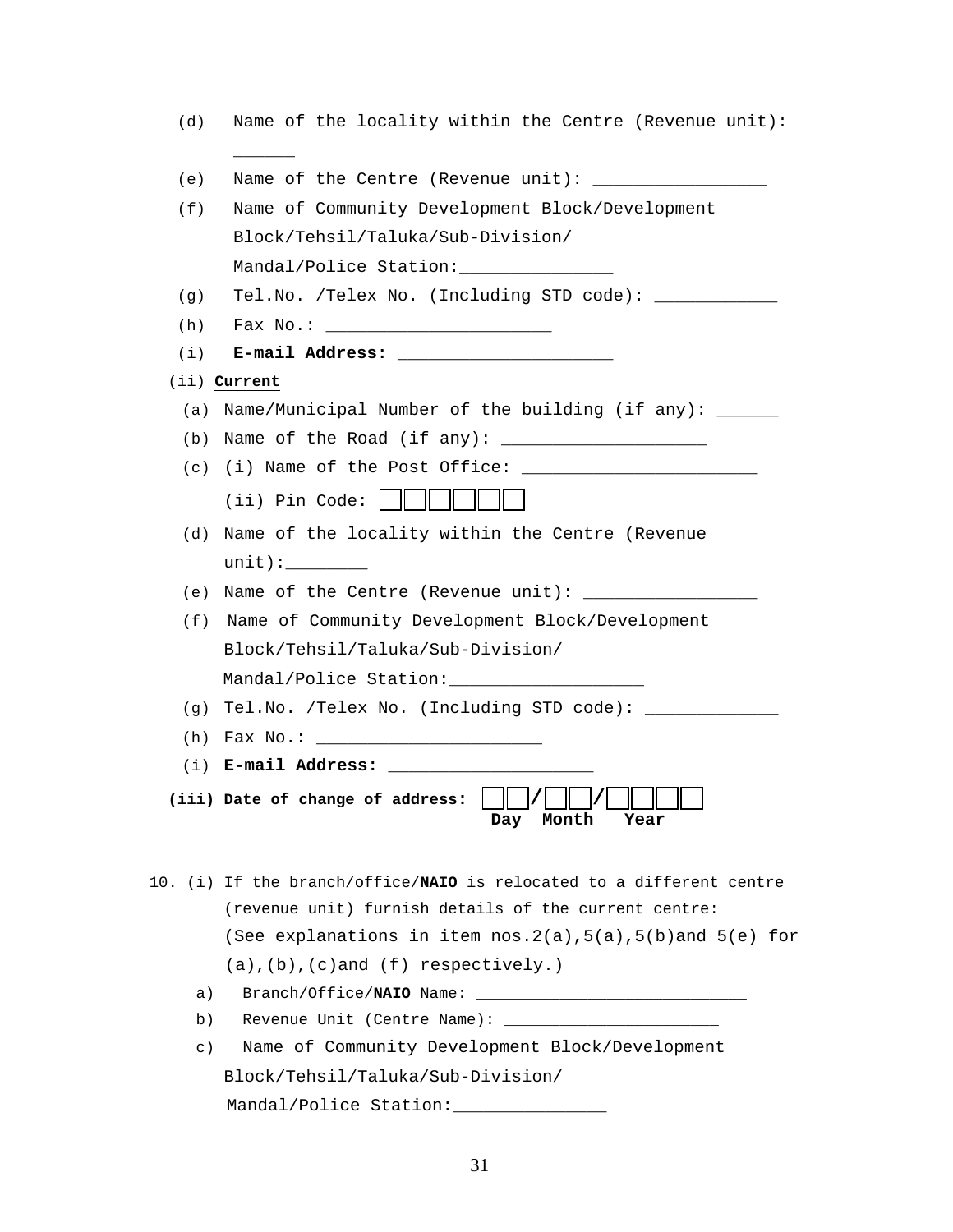|                                                              | d)                                                                                                                                                                                                                                                                                                         |  |  |  |  |  |  |  |  |
|--------------------------------------------------------------|------------------------------------------------------------------------------------------------------------------------------------------------------------------------------------------------------------------------------------------------------------------------------------------------------------|--|--|--|--|--|--|--|--|
|                                                              | e)<br>State Name: The State of the State of the State of the State of the State of the State of the State of the State of the State of the State of the State of the State of the State of the State of the State of the State of th                                                                       |  |  |  |  |  |  |  |  |
|                                                              | $f$ )<br>Population (as per latest Census) of the Centre: ___                                                                                                                                                                                                                                              |  |  |  |  |  |  |  |  |
|                                                              | (ii) Date of change of centre:<br>Month<br>Day<br>Year                                                                                                                                                                                                                                                     |  |  |  |  |  |  |  |  |
| 11.                                                          | If the branch/office/NAIO is relocated to a different centre, give                                                                                                                                                                                                                                         |  |  |  |  |  |  |  |  |
| the reasons for relocation: with the reasons for relocation: |                                                                                                                                                                                                                                                                                                            |  |  |  |  |  |  |  |  |
|                                                              |                                                                                                                                                                                                                                                                                                            |  |  |  |  |  |  |  |  |
|                                                              | (b) Licence suitably amended on  <br>Month<br>Year<br>Day                                                                                                                                                                                                                                                  |  |  |  |  |  |  |  |  |
|                                                              |                                                                                                                                                                                                                                                                                                            |  |  |  |  |  |  |  |  |
|                                                              | (c) Ref. No.& Date of RBI Central Office's approval:                                                                                                                                                                                                                                                       |  |  |  |  |  |  |  |  |
|                                                              | Month<br>Day<br>Year                                                                                                                                                                                                                                                                                       |  |  |  |  |  |  |  |  |
|                                                              | 12. In case of change/closure of base branch/office of an NAIO provide:                                                                                                                                                                                                                                    |  |  |  |  |  |  |  |  |
|                                                              | (a) Part-I code of old base branch/office:                                                                                                                                                                                                                                                                 |  |  |  |  |  |  |  |  |
|                                                              | (b) Part-I code of new base branch/office:                                                                                                                                                                                                                                                                 |  |  |  |  |  |  |  |  |
| 13.                                                          | Any other particulars: _____________________                                                                                                                                                                                                                                                               |  |  |  |  |  |  |  |  |
|                                                              | B. Closure/ Merger/Conversion of the Branch/Office/NAIO:                                                                                                                                                                                                                                                   |  |  |  |  |  |  |  |  |
|                                                              |                                                                                                                                                                                                                                                                                                            |  |  |  |  |  |  |  |  |
|                                                              | 1. Advice for Closure () Merger() Conversion()                                                                                                                                                                                                                                                             |  |  |  |  |  |  |  |  |
|                                                              | (Put tick mark $(\sqrt{ } )$ against appropriate box)                                                                                                                                                                                                                                                      |  |  |  |  |  |  |  |  |
|                                                              | 2. Branch/Office/NAIO Name (See explanation in item $no.2(a)$ ):                                                                                                                                                                                                                                           |  |  |  |  |  |  |  |  |
|                                                              |                                                                                                                                                                                                                                                                                                            |  |  |  |  |  |  |  |  |
|                                                              | 3. Uniform Codes (See explanation in item no.1(b)):                                                                                                                                                                                                                                                        |  |  |  |  |  |  |  |  |
|                                                              | $Part-I:$<br>Part - $II$ :                                                                                                                                                                                                                                                                                 |  |  |  |  |  |  |  |  |
| 4.                                                           | (a)Postal address of branch/office/NAIO:                                                                                                                                                                                                                                                                   |  |  |  |  |  |  |  |  |
|                                                              | (See explanation in item nos. 4.1 to 4.8)                                                                                                                                                                                                                                                                  |  |  |  |  |  |  |  |  |
|                                                              | Name/Municipal Number of the building (if any): _____<br>(i)                                                                                                                                                                                                                                               |  |  |  |  |  |  |  |  |
|                                                              | (ii) Name of the Road (if any): $\frac{1}{2}$ $\frac{1}{2}$ $\frac{1}{2}$ $\frac{1}{2}$ $\frac{1}{2}$ $\frac{1}{2}$ $\frac{1}{2}$ $\frac{1}{2}$ $\frac{1}{2}$ $\frac{1}{2}$ $\frac{1}{2}$ $\frac{1}{2}$ $\frac{1}{2}$ $\frac{1}{2}$ $\frac{1}{2}$ $\frac{1}{2}$ $\frac{1}{2}$ $\frac{1}{2}$ $\frac{1}{2}$  |  |  |  |  |  |  |  |  |
|                                                              | (iii) (A) Name of the Post Office: $\frac{1}{2}$ $\frac{1}{2}$ $\frac{1}{2}$ $\frac{1}{2}$ $\frac{1}{2}$ $\frac{1}{2}$ $\frac{1}{2}$ $\frac{1}{2}$ $\frac{1}{2}$ $\frac{1}{2}$ $\frac{1}{2}$ $\frac{1}{2}$ $\frac{1}{2}$ $\frac{1}{2}$ $\frac{1}{2}$ $\frac{1}{2}$ $\frac{1}{2}$ $\frac{1}{2}$ $\frac{1}{$ |  |  |  |  |  |  |  |  |
|                                                              | (B) Pin Code:                                                                                                                                                                                                                                                                                              |  |  |  |  |  |  |  |  |
|                                                              | (iv) Name of the locality within the Centre (Revenue<br>$unit)$ :                                                                                                                                                                                                                                          |  |  |  |  |  |  |  |  |

 $\overline{\phantom{a}}$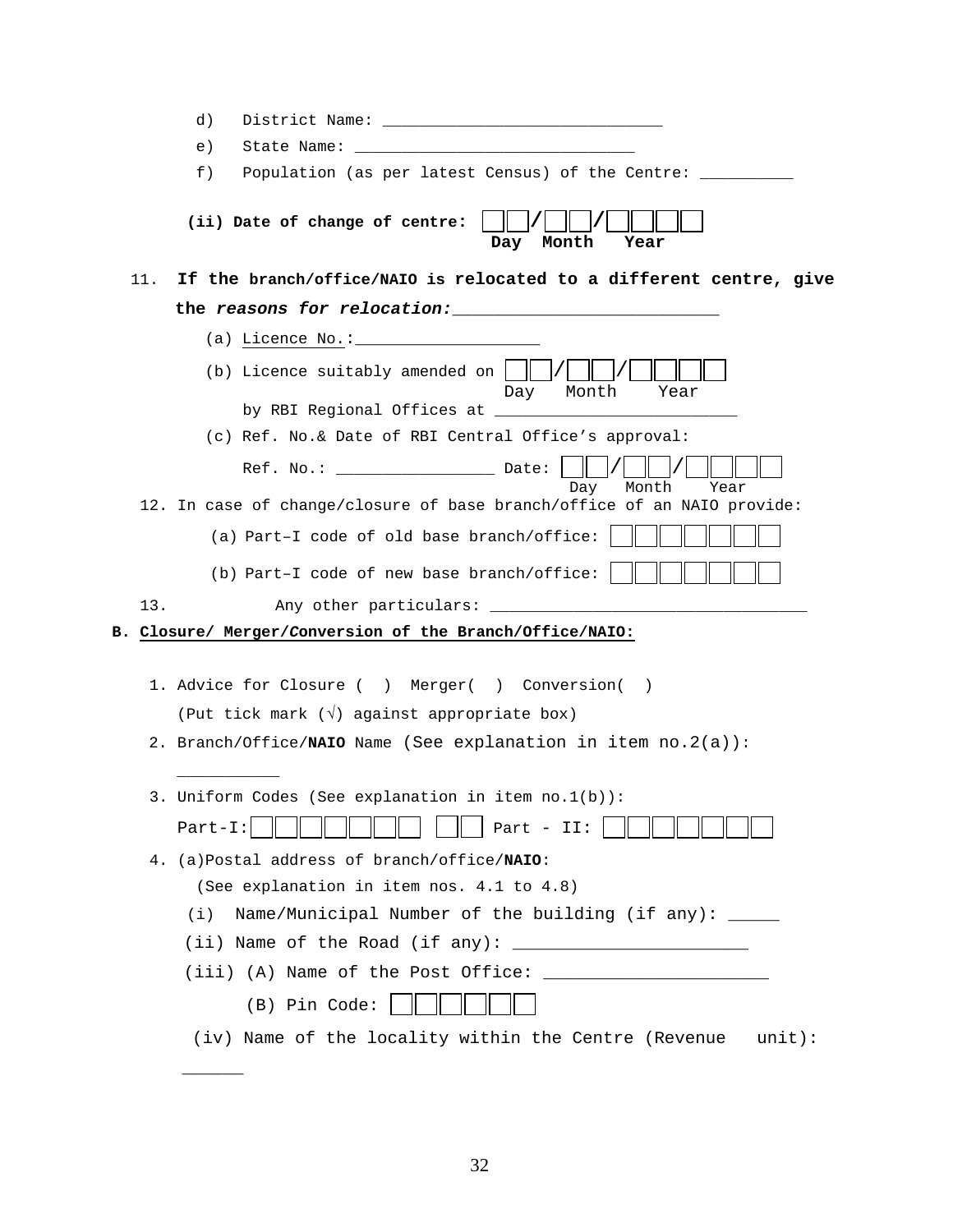| (See explanation in item $no.5(a)$ )                                                                            |
|-----------------------------------------------------------------------------------------------------------------|
|                                                                                                                 |
|                                                                                                                 |
| (e) Population of the centre (revenue unit) as per latest Census                                                |
| Report:                                                                                                         |
| (See explanation in item no.5(e))                                                                               |
| 5. Date of Closure/Merger/Conversion:<br>Month<br>Day<br>Year                                                   |
| 6. RBI reference No. & date of approval:                                                                        |
| Reference No.: ___________________ Date:<br>Month<br>Day<br>Year                                                |
| 7. Reason for Closure/Merger/Conversion: ______________                                                         |
|                                                                                                                 |
| 8. Licence surrendered for ______________ on<br>(Name of branch/office/NAIO) Day<br>Month<br>Year               |
|                                                                                                                 |
| 9. In case of closure/merger of 'A'/'B' category AD branch, which has been                                      |
| working as a link office to one or more 'C' category AD branch(es),                                             |
| provide Part - I code of the AD branch(es) which has/have been assigned                                         |
| the link office role to the said 'C' category branch(es):                                                       |
| UCN of Link office<br>UCN of 'C' category branch                                                                |
| Part - $I$ :<br>Part $-I$ :                                                                                     |
| Part - $I:$<br>Part - $I$ :                                                                                     |
| Part - $I$ :<br>Part - $I$ :                                                                                    |
| (If the list of "C" category branches is large, then enclose the list)                                          |
| 10. If the branch/office is converted into NAIO then type of the NAIO:<br>(See explanation in item no.7(a)(IV)) |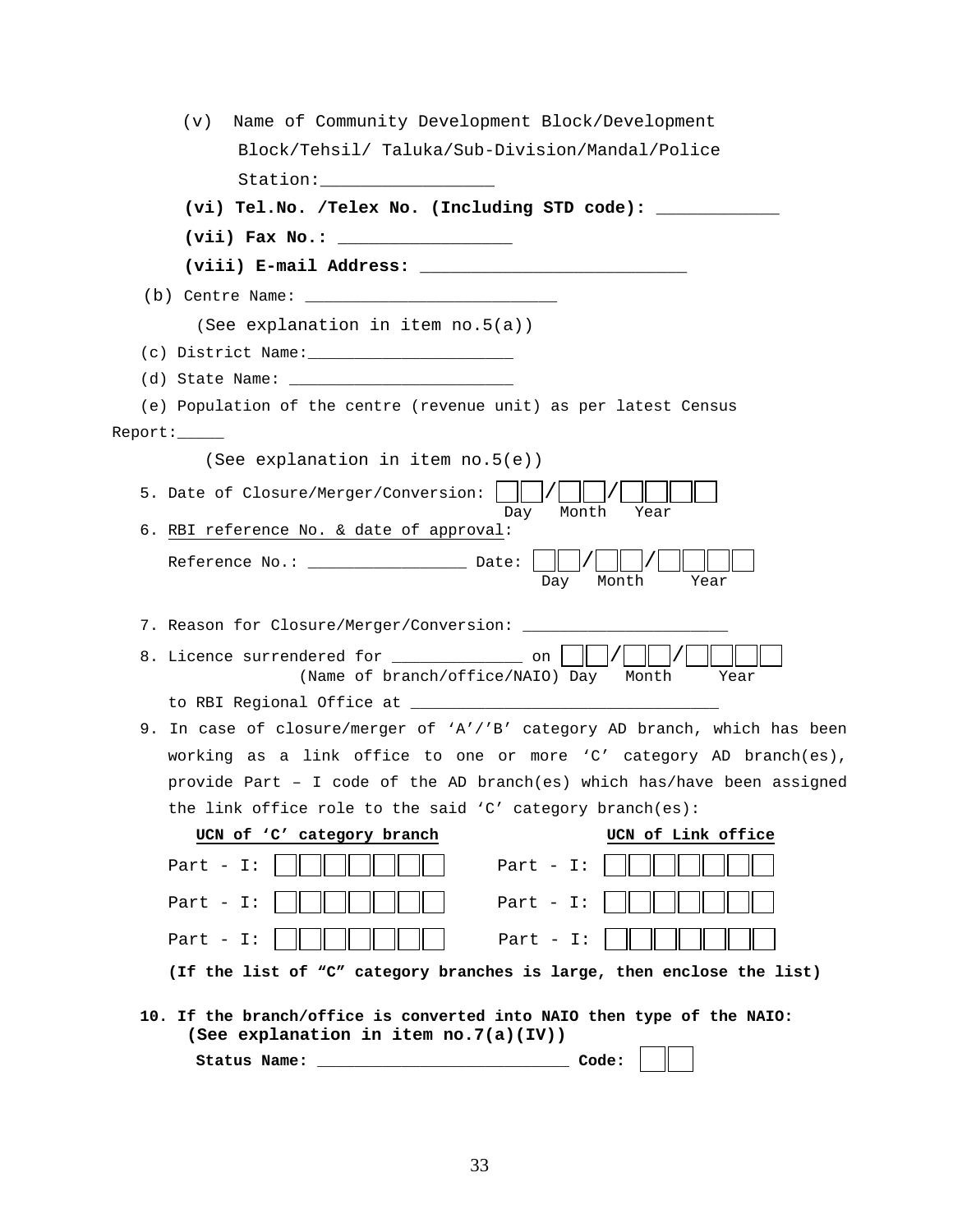11. Particulars of the Base/Absorbing Branch/office:

| In case of Conversion into NAIO:<br>(a)                               |  |  |  |  |  |  |  |  |
|-----------------------------------------------------------------------|--|--|--|--|--|--|--|--|
|                                                                       |  |  |  |  |  |  |  |  |
| i) Base Branch/Office Name:                                           |  |  |  |  |  |  |  |  |
| ii) Uniform Codes: Part - I (7 digits):                               |  |  |  |  |  |  |  |  |
| Part - $II(7 \text{ digits})$ :                                       |  |  |  |  |  |  |  |  |
|                                                                       |  |  |  |  |  |  |  |  |
| (b) In case of Merger/Absorption of branches/offices/NAIOs:           |  |  |  |  |  |  |  |  |
|                                                                       |  |  |  |  |  |  |  |  |
| ii) Uniform Codes: Part - I (7 digits):                               |  |  |  |  |  |  |  |  |
| Part - $II(7 \text{ digits})$ :                                       |  |  |  |  |  |  |  |  |
|                                                                       |  |  |  |  |  |  |  |  |
|                                                                       |  |  |  |  |  |  |  |  |
| (c) If a branch, which is working as a base branch for some NAIOs, is |  |  |  |  |  |  |  |  |
| closed/converted into NAIO/merged with another branch, then the base  |  |  |  |  |  |  |  |  |
| branch details of the NAIOs, which were earlier linked to the         |  |  |  |  |  |  |  |  |
| closed/converted/merged branch, should be provided:                   |  |  |  |  |  |  |  |  |
| $\pm$ )                                                               |  |  |  |  |  |  |  |  |
| Uniform Codes: Part - I (7 digits):<br>ii)                            |  |  |  |  |  |  |  |  |
| Part - II(7 digits):                                                  |  |  |  |  |  |  |  |  |
| iii) Full postal address:                                             |  |  |  |  |  |  |  |  |

Note: 1) For explanatory notes kept in bracket against individual items in this Proforma, please refer to the enclosed "EXPLANATIONS OF ITEMS IN PROFORMA-**I**".

 $\overline{\phantom{a}}$  , and the contract of the contract of the contract of the contract of the contract of the contract of the contract of the contract of the contract of the contract of the contract of the contract of the contrac

 **2) No action will be taken unless Part-I and Part-II of 7-digit Uniform Codes each are mentioned in this Proforma.**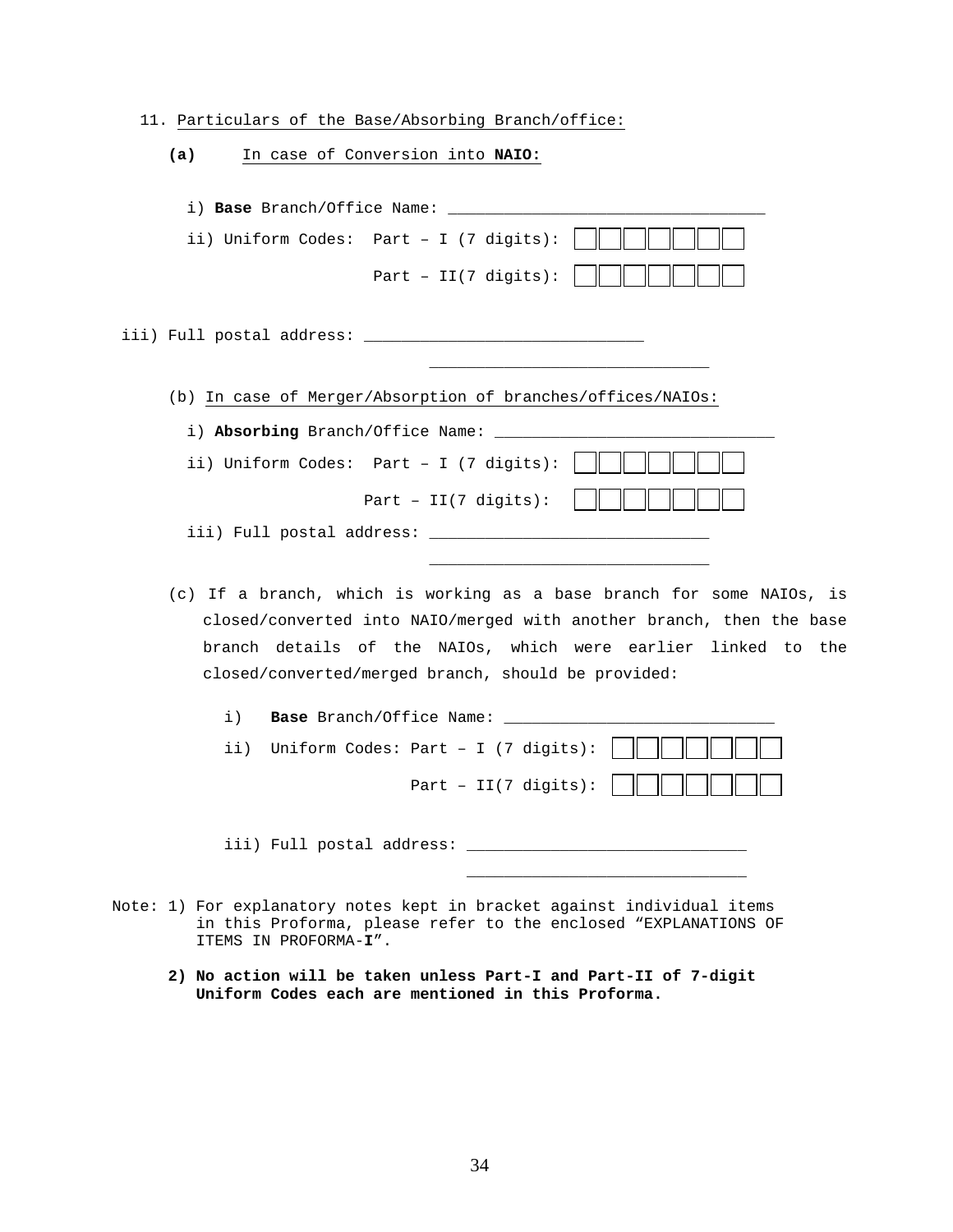## **INSTRUCTIONS FOR FILLING PROFORMAE-I & II**

## **NOTE: PLEASE READ THE INSTRUCTIONS BEFORE FILLING THE PROFORMAE**

- I. Proforma-**I** should be submitted either on the day of opening of branch/office/**NAIO** or afterwards but not before opening of branch/office/**NAIO**.
- II. Proforma-**I** is meant for all types of newly opened bank branches/offices/**NAIO**s and proforma-**II** is meant for reporting **change in status/postal address, closure/ merger/ conversion/ relocation /***upgradation*, etc. of existing bank branches/offices /**NAIO**s.
- *III.* **Uniform code numbers had been so long assigned to administratively independent offices/branches, submitting separate returns to Reserve Bank of India (See explanation at 7(b)). Recently, it has been decided to allot 9-digit uniform codes to Not Administratively Independent Offices (NAIOs - temporary offices), such as stand-alone ATMs***/***extension counter /satellite office/representative office/cash counter/ inspectorate/ collection counter/mobile office/Airport counter/ Hotel counter /Exchange Bureau. However, Proformae for Temporary Office opened at the site of a fair/exhibition, etc. should not be sent to DESACS***.*
- IV. Public Sector Banks, which have been allowed to assign Part I code to their new branches/offices/**NAIO**s should strictly follow the instruction mentioned at III above, at the time of forwarding **Proforma-I** to RBI.
- V. **Upgradation of an NAIO into a full-fledged branch/office should be treated as closure of NAIO and opening of a branch/office. Accordingly, both Proforma – II for NAIO closure and Proforma – I for upgradation into a branch/office should be submitted.**
- VI. Alternatively, if a branch/office is converted into NAIO, then Proforma II for closure of the branch/office and Proforma – I for conversion/opening of the NAIO are required to be submitted.
- VII. **Proforma- I & II** will not be accepted for allotment of Part-I & Part-II/revision of Part-II code unless all items in the Proformae are filled up properly.

## **EXPLANATIONS OF ITEMS IN PROFORMA-I**

## **Item No.1(c):**

**Public sector banks (SBI and its 7 Associates, 19 Nationalised Banks & Industrial Development Bank of India Ltd.) are allowed to assign 7/9-digit Part-I Code Numbers only to their branches/offices/NAIOs and for other banks RBI (DESACS) allots both Part-I &**  Part-II codes. Each NAIO is linked to some independent branch. Last two digits (8<sup>th</sup> & 9<sup>th</sup> **digits from the left) of Part – I code for NAIOs follow the 7-digit Part – I code of the base branch.**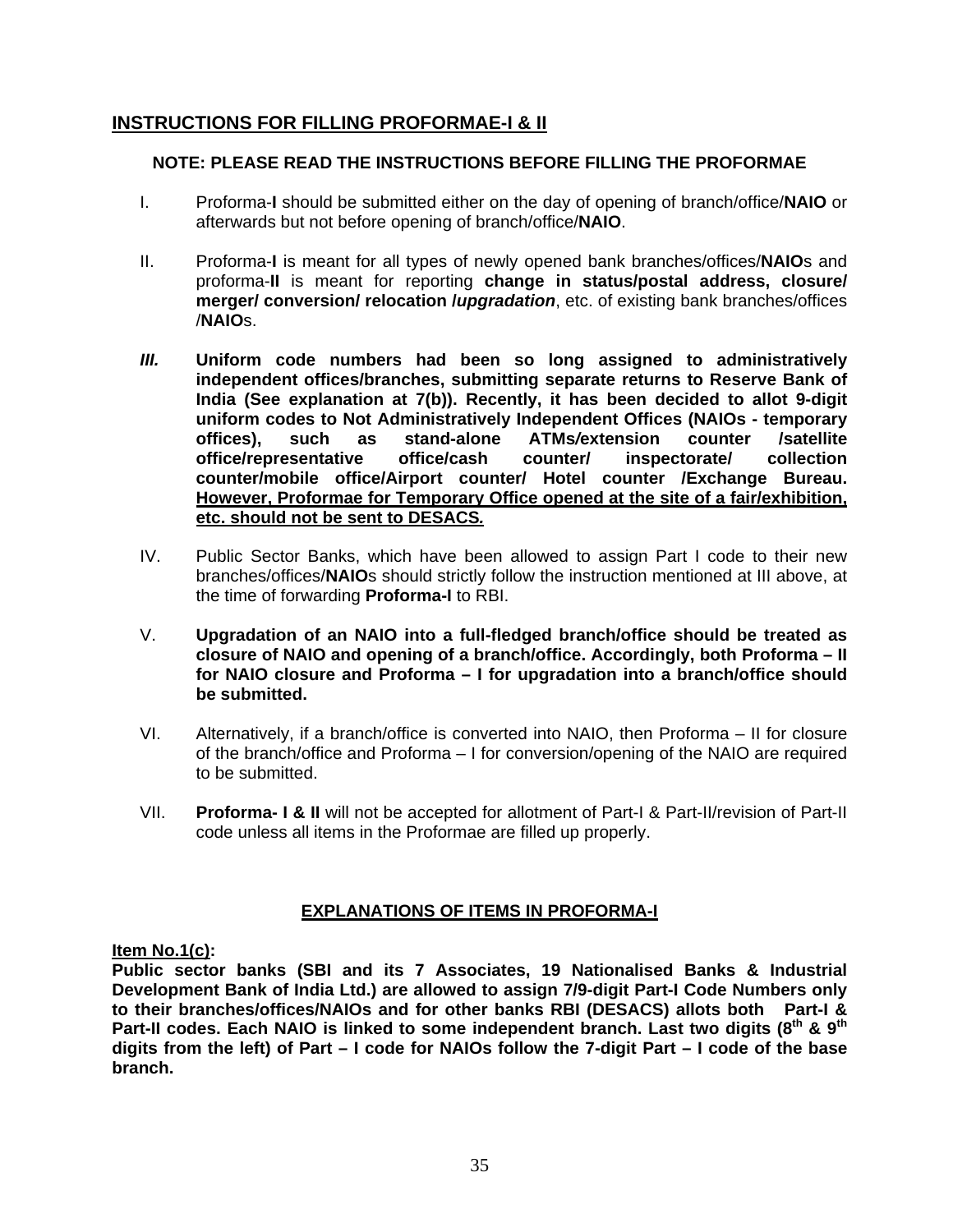**UCN** of branches/offices of banks comprises two parts as Part**-I** code and **Part-II** code of 7 digits each; two additional digits are assigned to Part – I code of NAIOs. **Part-I code** is defined as follows:

- *for branches/offices/NAIOs of commercial banks and other financial institutions:*
	- **first three digits** *from the left* stand for **bank code next four digits** stand for **branch code last two digits** stand for **NAIO code.**
- *for branches/offices/NAIOs of state/district central co-op. banks, state/central land development banks:*

**first four digits** *from the left* stand for bank **code next three digits** stand for **branch code last two digits** stand for **NAIO code.** 

• *for branches/offices/NAIOs of other co-op. banks, salary earners' societies, state financial corporations and tours, travels, finance & leasing companies:* 

**first five digits** *from the left* stand for bank **code next two digits** stand for **branch code last two digits** stand for **NAIO code.** 

**Part-II code**, irrespective of different categories of banks, is defined as follows:  **first three digits** *from the left* stand for **district code next three digits** stand for **centre code** within the district **last single digit** stands for **population range code.** 

| Last digit of<br>Part II of the<br><b>Uniform</b> | <b>Population</b><br>range | Population<br>Group | Population<br><b>Group Code</b> |
|---------------------------------------------------|----------------------------|---------------------|---------------------------------|
| 1                                                 | <b>Up to 4999</b>          |                     |                                 |
| $\mathbf{2}$                                      | 5000 to 9999               |                     |                                 |
| 3                                                 | 10,000 to 19,999           |                     | $\overline{2}$                  |
| 4                                                 | 20,000 to 49,999           | Semi-Urban          |                                 |
| 5                                                 | 50,000 to 99,999           |                     |                                 |
| 6                                                 | 1,00,000 to 1,99,999       | <b>Urban</b>        | 3                               |
| 7                                                 | 2,00,000 to 4,99,999       |                     |                                 |
| 8                                                 | 5,00,000 to 9,99,999       |                     |                                 |
| 9                                                 | 10 lakhs and above         |                     |                                 |

**Relationship between population range code and population group code is shown below:**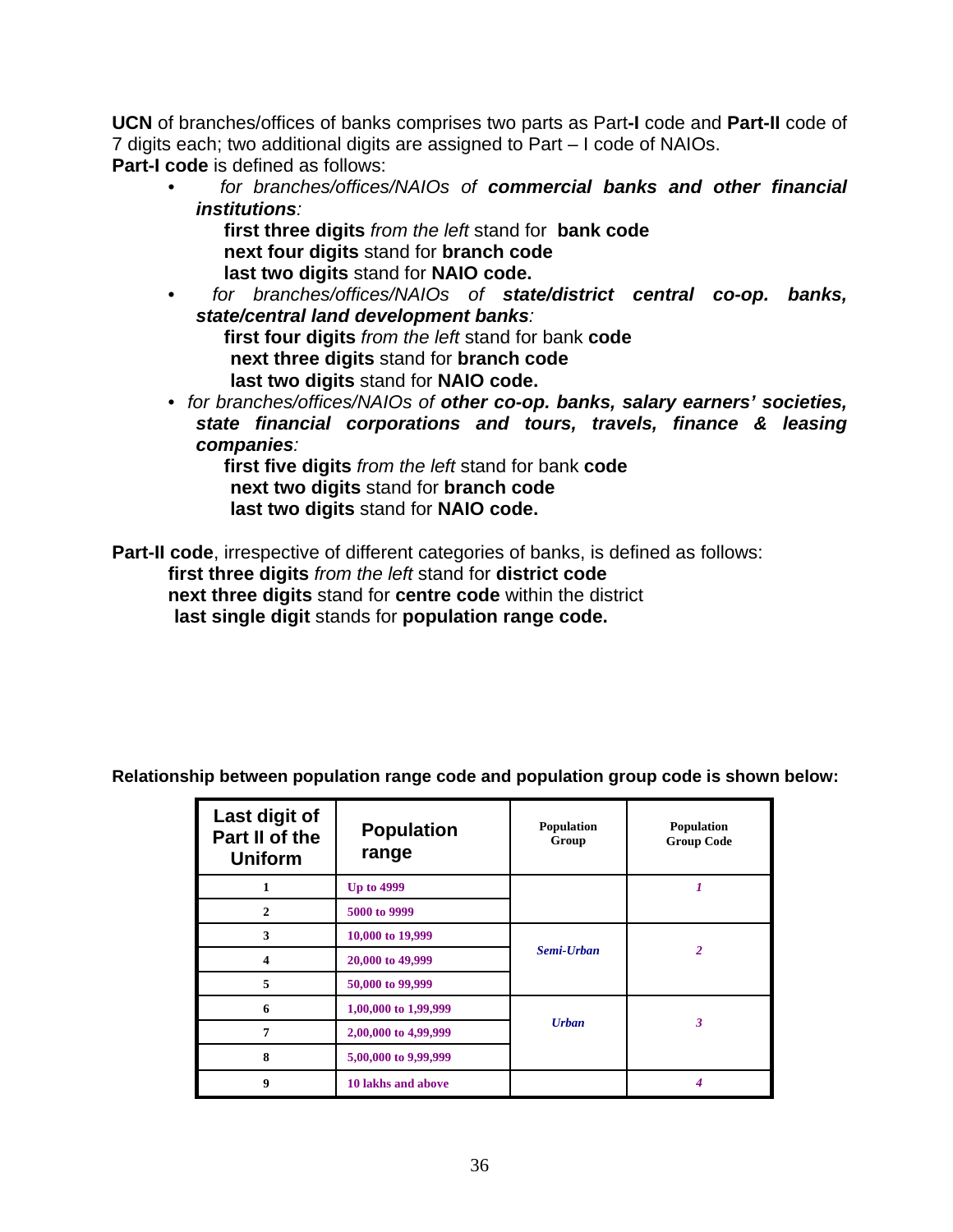### **Item No.2(a)**:

The name of the Branch/Office/**NAIO** is to be written.

### **Item No.2(b)**:

Reference letter number and date of authorization/approval issued by RBI is to be mentioned.

### **Item No.2(c)**:

The Licence No., if already available (as obtained from concerned Regional Offices of RBI) is to be written; otherwise the same should be communicated later on along with Uniform Codes.

### **Item No.2 (d)**:

The exact date (including month & year) of licence is to be indicated.

### **Item No.2 (e):**

In case the branch/office/NAIO is opened after expiry of one year from the date of issuing of licence, please indicate whether licence was re-validated or not and if revalidated please mention the date of re-validation.

### **Item No. 3:**

The exact date of opening including month & year is to be mentioned.

#### **Item No. 4.1 to 4.3 and 4.6 to 4.8:**

**The names/numbers/codes are to be written against the appropriate item number. PIN code against item No. 4.3(b) should be indicated. In respect of mobile office and mobile ATM detailed address of the base branch/ office should be reported.** 

#### **Item No. 4.4:**

The name of the locality i.e. the exact place, where the branch/office /**NAIO** is located, is to be mentioned. The name of the locality may be the name of village in case the branch/office/**NAIO** is opened in a village. **In case of mobile office or mobile ATM, respective details of the base branch/office should be reported.** 

#### **Item 4.5 & 5(b):**

The names of the Tehsil/Taluka/Sub-division and the Community Development Block with reference to centre name stated at item 5(a) are to be indicated at item Nos. 4.5 and 5(b) respectively.

This may not be applicable in the cases of metropolitan centres.

#### **In case of mobile office or mobile ATM, respective details of the base branch/office should be reported.**

#### **Item No.5 (a):**

**The name of the Village/Town/City/Municipality/Municipal Corporation under the jurisdiction of which the locality mentioned at item No.4.4 is included, is to be written. The name of the village is to be written if the branch/office/NAIO is opened in a village, which is a revenue unit/centre. In case of mobile office or mobile ATM, respective details of the base branch/office should be reported.**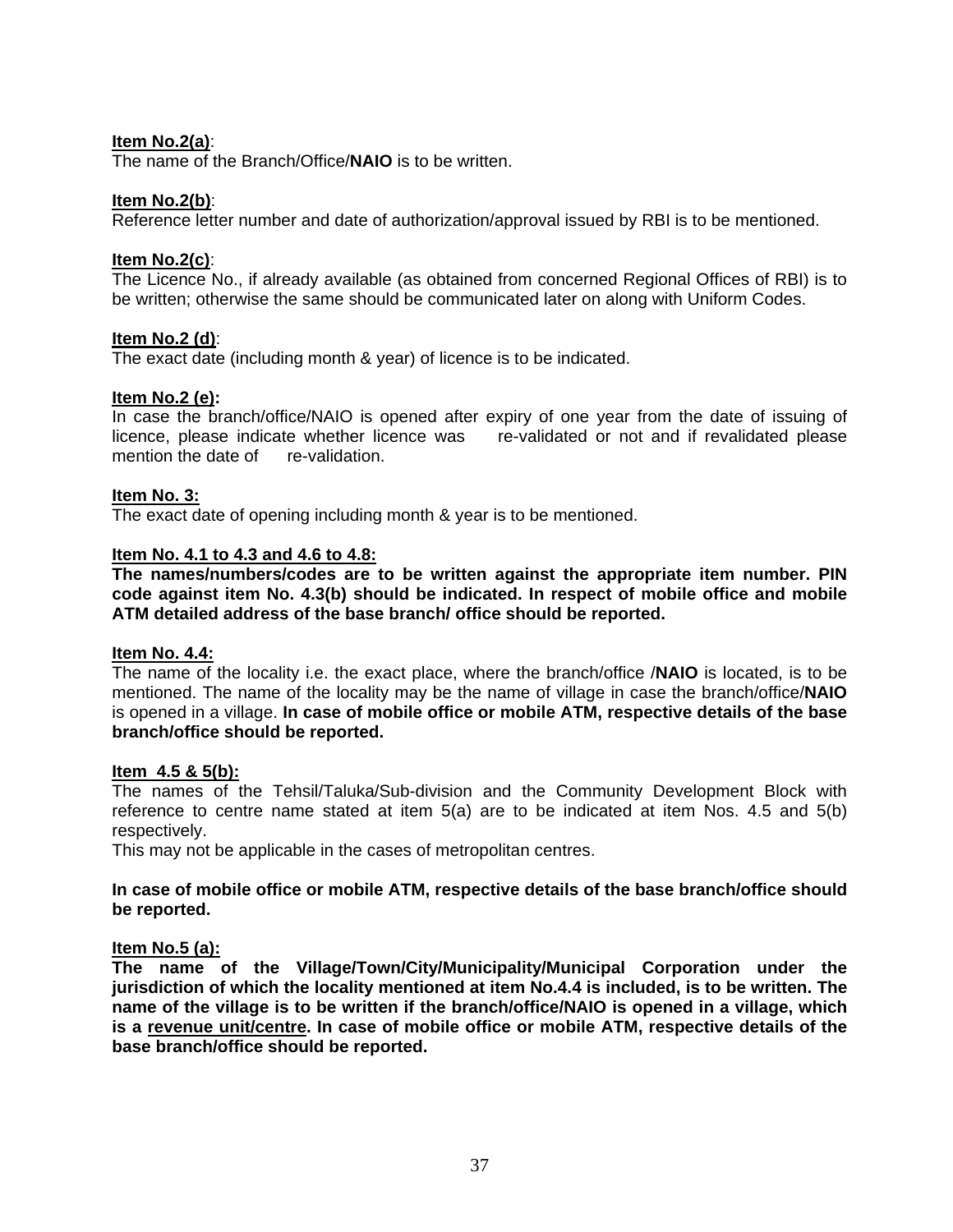## **Caution:**

**If the name of the centre in item no. 5(a) is not written correctly, then the branch/office/NAIO may get wrongly classified with incorrect Part-II code. The name of Panchayat/Block/Tehsil/District, etc. should not appear against item Nos. 4.4 & 5(a) unless the branch/office/NAIO is located in the head quarter of the Panchayat/Block/Tehsil/District.** 

## **Item No. 5(e): (refer Item No. 5(a) also)**

Latest Census population figure of the Centre (revenue unit) where the branch/office/NAIO is located should be stated. Population of whole of Panchayat/Block/tehsil/district, etc., should not be considered. Population of a **revenue centre** can be obtained from Census Handbook/Local Census Authority or from local administration such as District Collector/ Tehsildar/Block Development Officer, etc., and a certificate (in original) to this effect, covering following two aspects, should be collected from the concerned local administration and forwarded:

- (i) Name of the revenue centre, where the branch/office/NAIO under reference is located.
- (ii) Population of the said revenue centre as per the latest census report.

## **Item No. 6**:

An office is administratively independent, if it maintains separate books of accounts and is required to submit one or more BSR returns to RBI.

If there is no administratively independent branch/office of a regional rural bank or of any other commercial/co-operative bank in the centre (revenue unit), as referred to at item 5(a) above, within the limits of which the new branch/office is located, then put tick mark  $(\sqrt{)}$  against "No", otherwise put tick mark  $(\sqrt{)}$  against "Yes".

## **Item No.7 (a):**

The names & respective codes of different types (business status) of branches/ offices/**NAIO**s are listed in categories I to IV below. The appropriate **status** name & corresponding code is to be written.

As the list is not exhaustive, please state exact status of the office/ branch/**NAIO** under "Any other branch/office/**NAIO** " category:

## **I.** *IN CASE OF ADMINISTRATIVE OFFICE*

## **CODE STATUS NAME**

- **(01) Registered Office**
- **(02) Central/Head Office/Principal Office**
- **(03) Local Head Office**
- **(04) Regional Office/Area Office/Zonal Office/Divisional Office/ Circle Office**
- **(05) Funds Management Office**
- **(06) Lead Bank Office**
- **(07) Training Centre**
- **(09) Any other administrative office (not included above, pl. specify)**

## **II.***IN CASE OF GENERAL BANKING BRANCH*

## **CODE STATUS NAME**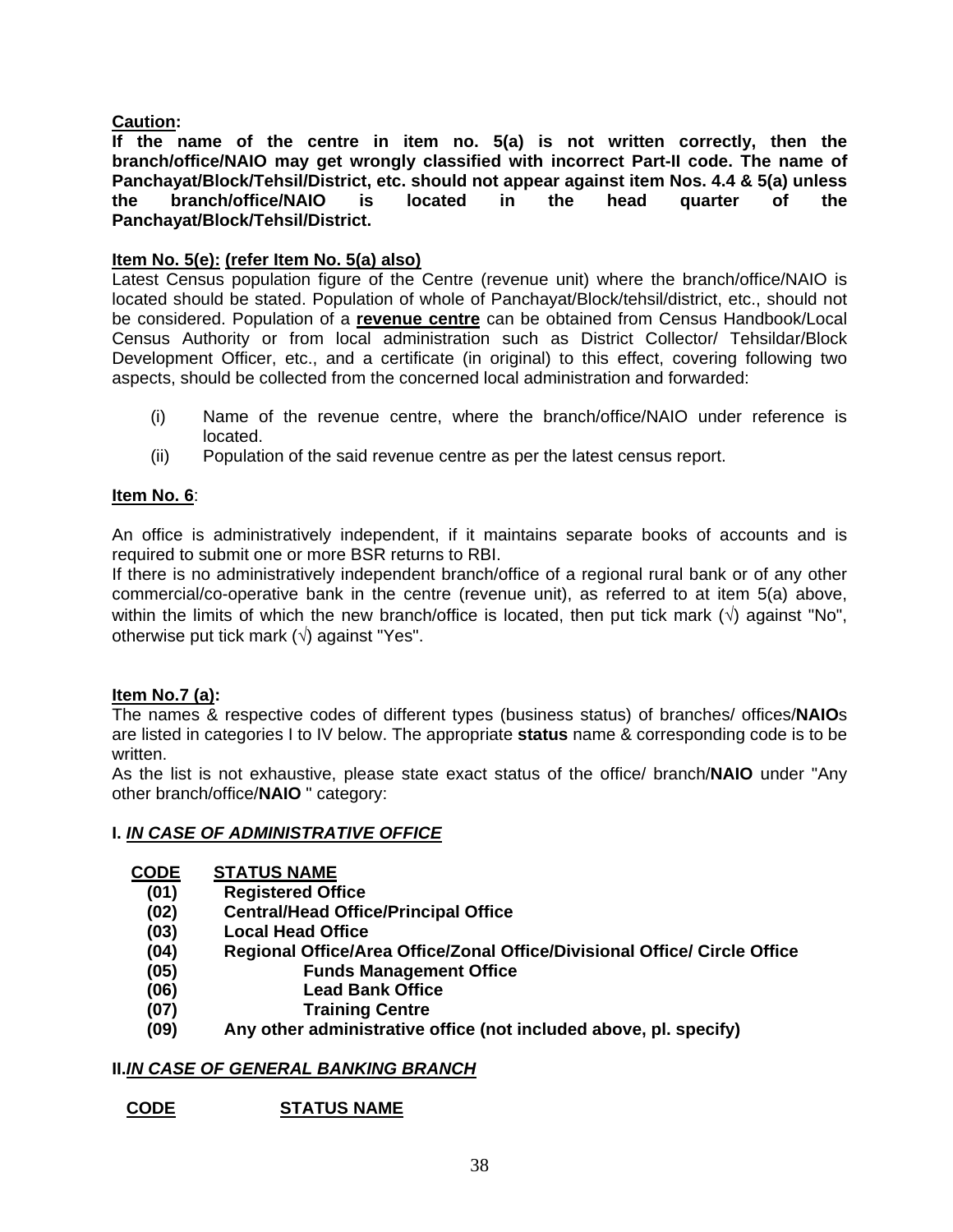**(10) General Banking Branch** 

## **III.***IN CASE OF SPECIALISED BRANCH*

- *(A) Agricultural Development/Finance Branches*
	- **(11) Agricultural Development Branch (ADB)**
	- **(12) Specialised Agricultural Finance Branch Hi-Tech.(SAFB Hi-tech)**
	- **(13) Agricultural Finance Branch (AFB)**

## *(B) S.S.I./Small Industries and Small Business Branches*

- **(16) Small Business Development Branch/office**
- **(17) Small Scale Industries Branch (SSI)**
- **(18) Small Industries & Small Business Branch (SIB)**
- *(C) Industrial/Corporate Finance/Large Advances Branches*
	- **(21) Industrial Finance Branch (IFB)**
	- **(22) Corporate Finance Branch (CFB)**
	- **(23) Hire-Purchase and Leasing Finance Branch**
	- **(24) Industrial Accounts Branch**
	- **(25) Large Advances Branch**
	- **(26) Business Finance Branch**
	- **(27) Mid Corporate Branch**
- *(D) Asset Recovery Management/Industrial Rehabilitation Branches*
	- **(30) Asset Recovery Management Services Branch (ARMS)**
	- **(31) Industrial Rehabilitation Branch**

## *(E) Capital Market/Custodial Services/Merchant/Mercantile Banking Branches*

- **(35) Capital Market Services Branch (CMS)**
- **(36) Custodial Services Branch**
- **(37) Merchant Banking Branch**
- **(38) Mercantile Banking Branch**
- *(F) Overseas/International Banking Offices/Branches*
	- **(41) International Banking** *Branch/office*
	- **(42) Overseas Branch**
	- **(43) International Business Branch/Office/Centre**
	- **(44) International Exchange Branch**
- *(G) Commercial/Personal Banking Branches*
	- **(47) Non-Resident Indian (NRI) Branch**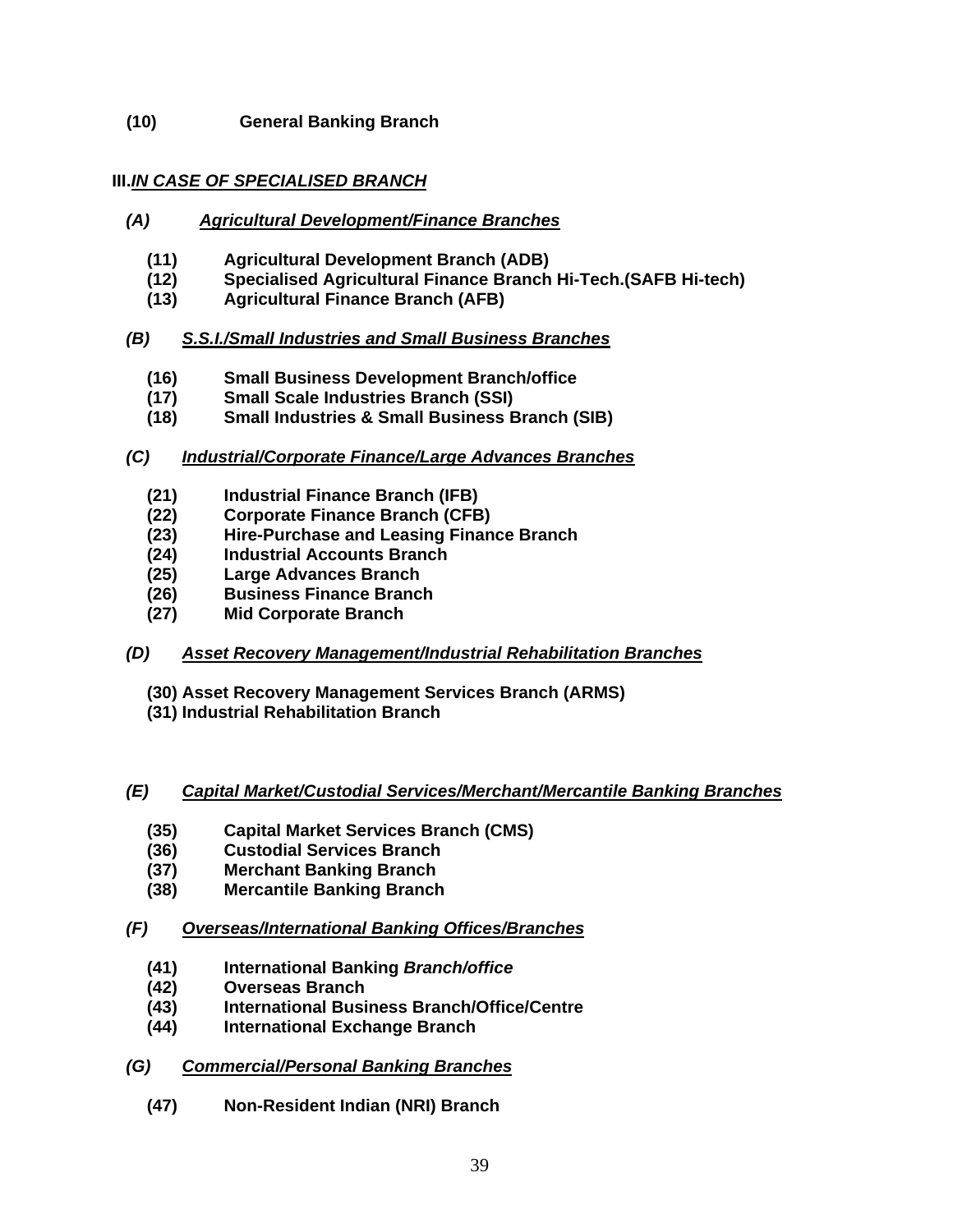- **(48) Housing Finance Branch**
- **(49) Personal Banking Services Branch**
- **(50) Consumer Finance Branch**
- **(51) Specialised Savings Branch**
- **(52) Commercial and Personal Banking Branch**
- **(53) Specialised Commercial Branch**
- **(54) Draft Paying Branch**
- **(55) Professionals Branch**
- **(56) Locker Branch**
- **(57) Specialised Trading Branch**
- **(58) Diamond Branch**
- **(59) Housing Finance Personal Banking Branch**
- *(H) Collection & Payment/Quick(Fast) Service/STARS Branches*
	- **(63) Service Branch/Clearing Branch/Cell**
	- **(64) Collection and Payment Services Branch**
	- **(65) Quick Collection Branch**
	- **(66) Fast Service Branch**
	- **(67) Speedy Transfer and Realisation Services (STARS) Branch**
- *(I) Other type of Specialised Branches*
	- **(71) Treasury Branch (Government Business)**
	- **(72) Stock Exchange Branch**
	- **(73) Auto-Tech Branch**
	- **(74) Fund Transfer Services (FTS) Branch**
	- **(75) Weaker Sections Branch**
	- **(76) Security Services Branch**
	- **(77) Specialised Woman Entrepreneurs Branch**
	- **(78) Specialised Cash Management Services Branch**
	- **(79) Micro safe Branch for Self Help Groups**
	- **(80) Any other category of specialised branch/office (not included above, pl. specify)**

## **IV.** *IN CASE OF NON-ADMINISTRATIVELY INDEPENDENT OFFICE(NAIO)*

- **(85) Extension Counter**
- **(86) Satellite Office**
- **(87) Mobile Office**
- **(88) Service Branch\***
- **(89) Mobile ATM**
- **(90) On-site ATM**
- **(91) Off-site ATM**
- **(92) Representative Office**
- **(93) Exchange Bureau**
- **(99) Any Other NAIOs (not included above, pl. specify)**

*\* If it is not maintaining separate books of accounts*